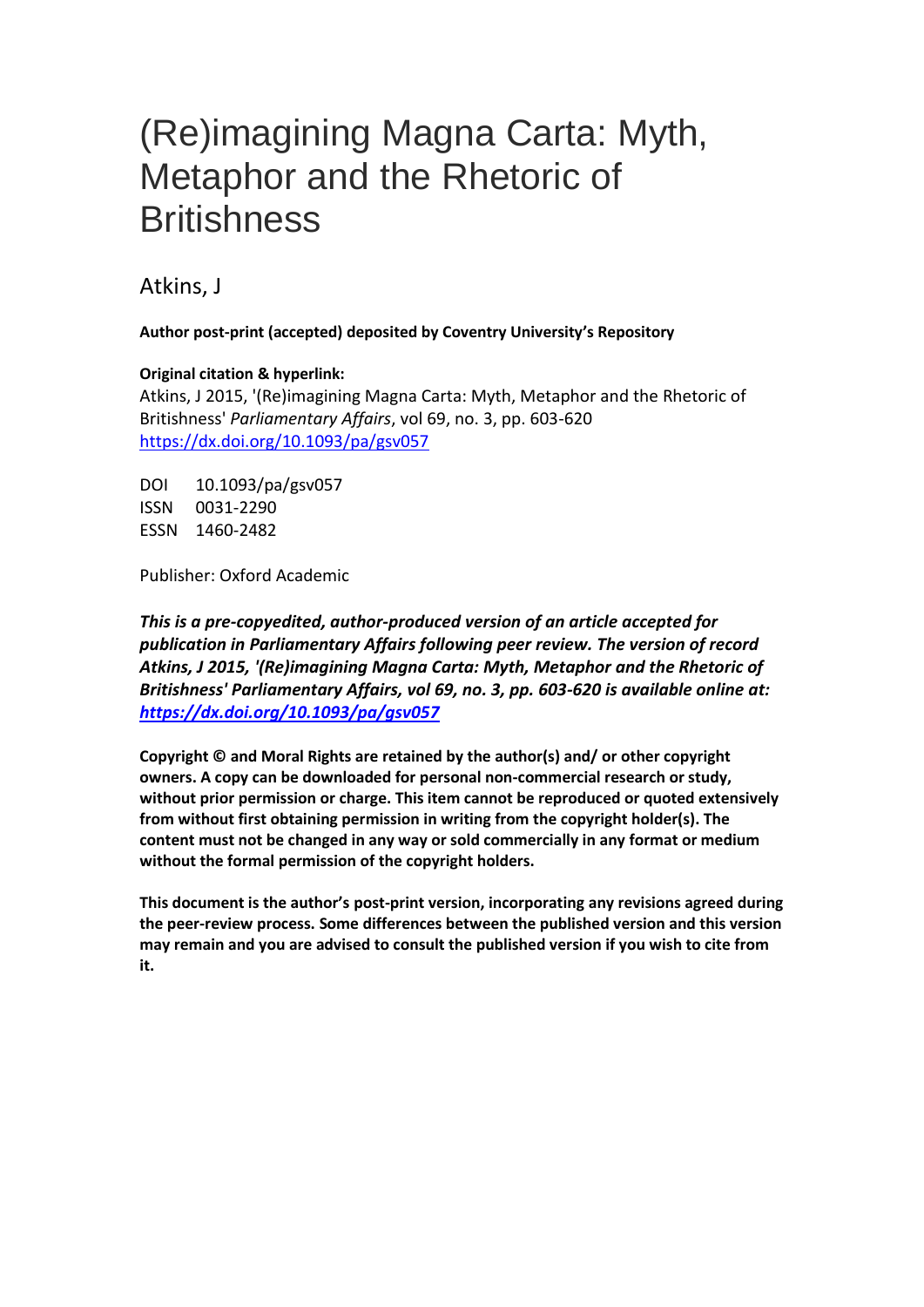## **(RE)IMAGINING MAGNA CARTA: MYTH, METAPHOR AND THE RHETORIC OF BRITISHNESS**

The 800<sup>th</sup> anniversary of Magna Carta came at a time of growing uncertainty about what it means to be British. Contemporary politicians have responded by articulating visions of Britishness, through which they seek to unite citizens behind a common identity. Taking as its focus the myth of Magna Carta, this article examines the rhetoric of Britishness of Gordon Brown and David Cameron. It shows that although both link Magna Carta to the myth of British exceptionalism, Cameron alone defines Britishness against an external 'Other'. The article also demonstrates that Magna Carta acts as a 'founding myth', and that its emergence as such is indicative of a change in Britain's 'rhetorical culture'.

Keywords: Britishness; British political speech; *epideictic* rhetoric; exceptionalism; myth; national identity

On 15 June 1215, King John sealed Magna Carta or, as it is more properly called, the 'Great Charter of Liberty', at Runnymede. Although its original purpose was to resolve a dispute between the monarch and a small group of barons, Magna Carta has since come to symbolise the rule of law and its guarantee of individual freedom (Magna Carta  $800<sup>th</sup>$ , 2011). The Great Charter's totemic status is reflected in the celebrations held to mark its 800th anniversary, the centrepiece of which was a ceremony led by the Queen and attended by dignitaries from around the world. However, these commemorations were clouded by uncertainty over the long-term future of the Union, following the Scottish National Party's landslide general election victory in Scotland and the Conservative government's subsequent proposals for 'English votes for English laws'. They also coincided with an increasing insecurity about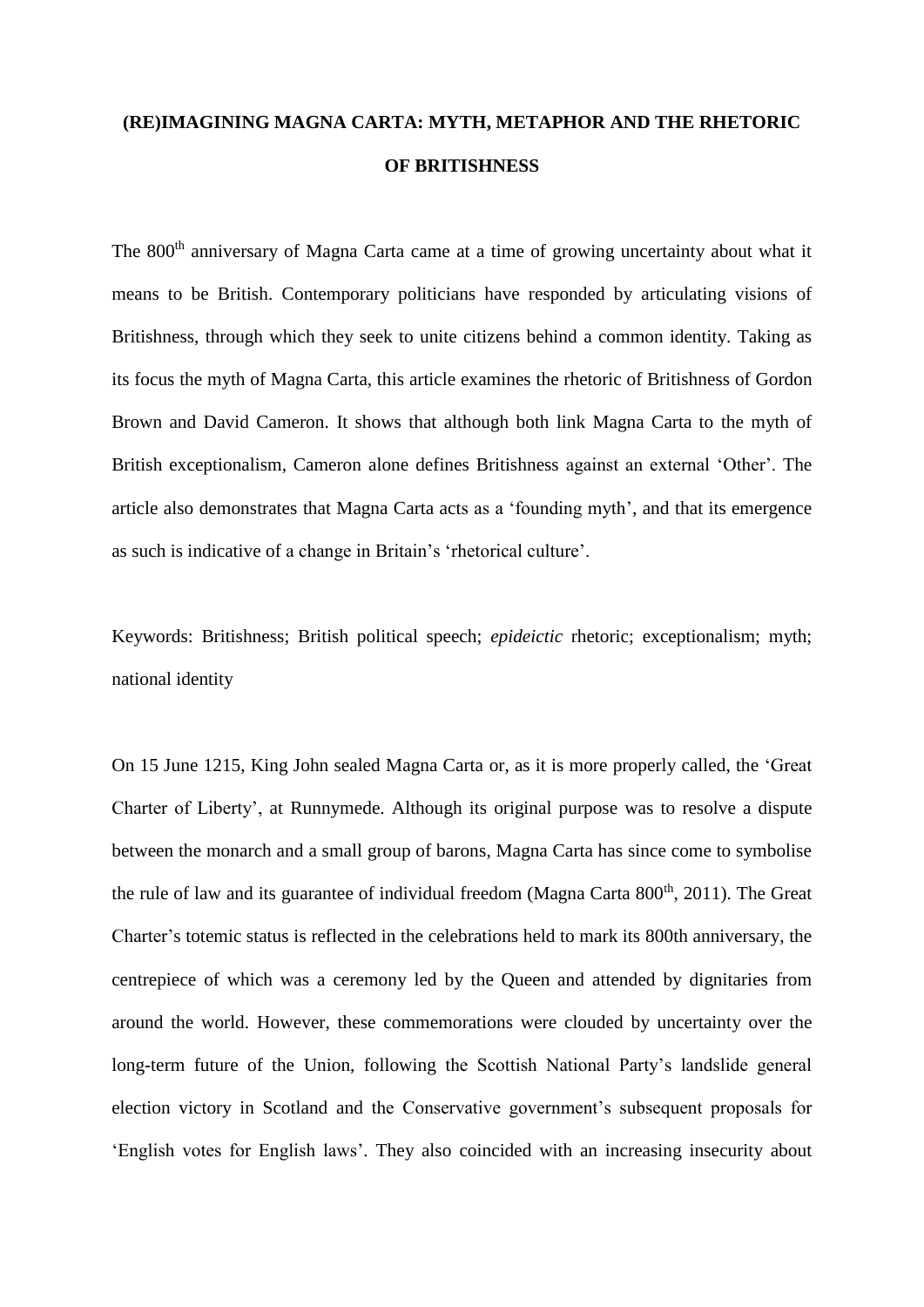what it means to be British, which stems from such changes as globalisation, multiculturalism and the erosion of traditional social ties – all of which have placed long standing loyalties and attachments under strain (Gamble and Wright, 2007, p. 5).

Contemporary politicians have responded to these anxieties by articulating their visions of Britain and Britishness, through which they seek to unite the citizenry around a set of shared ideals and a common identity. The salience of the so-called 'British Question' is equally evident in a growing body of academic literature, which explores issues ranging from the future of the Union (e.g. Hazell, 2007) to Britain's troubled relationship not only with its imperial past (e.g. Marquand, 2007; Mycock, 2010), but also with Europe (e.g. Gifford, 2010). Other scholars, meanwhile, have analysed Gordon Brown's conception of Britishness, paying particular attention to his definition of, and rationale for, the 'British Way' (Lee, 2006) and to its relationship to his wider political philosophy (Hassan, 2007). While these contributions recognise the role of narrative and myth in conceptualising Britain and British identity, the rhetoric of Britishness remains under-theorised. This omission is important because a rhetorical analysis can shed valuable light on how political actors use these tools to construct and promote a particular vision of Britain, the relation between such conceptions and party ideology, and why some articulations of 'the nation' gain traction with the public whereas others do not. The present article begins to address this oversight, and so will make a contribution to scholarship on both Britishness and British political speech (e.g. Atkins, 2011; Atkins and Finlayson, 2014; Finlayson, 2014; Martin, 2015).

The article begins with an overview of the rhetorical techniques that may be employed to construct a collective self-image and reinforce a shared identity. Here, it pays particular attention to cultural symbols and political myths, the latter of which may be activated through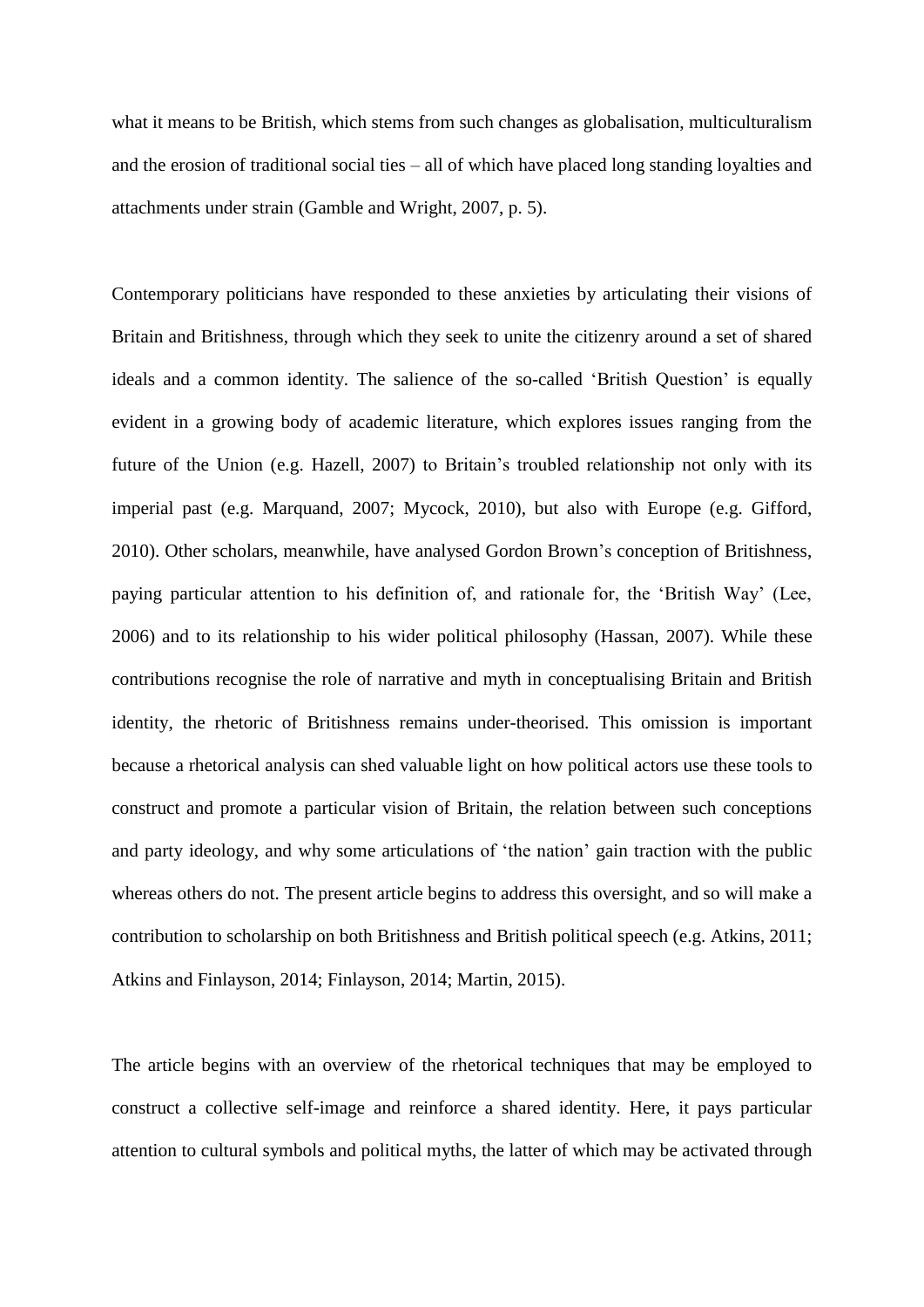metaphor. Taking Gordon Brown and David Cameron as case studies, the article then examines the ways in which their rhetoric of Britishness appeals to a mythologised historical event, namely Magna Carta. This analysis reveals that although both leaders link the Great Charter to the myth of British exceptionalism, Brown advances an inward-looking account whereas Cameron defines Britishness against the European 'Other'. Finally, the article argues that Magna Carta functions as a 'founding myth', as the purported origin of core British values and institutions, and that its emergence as such is indicative of a change in Britain's 'rhetorical culture'. It concludes by reflecting on the utility of the myth of Magna Carta in contemporary political communication.

#### **I. Rhetoric, myth and community**

Aristotle identifies three genres of rhetoric – deliberative, forensic and *epideictic* – which, respectively, are concerned with persuading or deterring an audience from a specified course of action, prosecution or defence, and praise or blame  $(2004, p. 80)$ .<sup>1</sup> For our purposes the most important of these is *epideictic* rhetoric, as its use can

Increase the intensity of adherence to certain values, which might not be contested when considered on their own but may nevertheless not prevail against other values that might come into conflict with them (Perelman and Olbrechts-Tyteca, 1971, p. 51).

This amplification of shared values and identity creates a sense of belonging in an audience, and so unites them in the pursuit of a common goal. It is therefore unsurprising that *epideictic* rhetoric features heavily in set-piece political occasions, such as the leader's party conference speech in the UK and the State of the Union address in the USA. A typical example is present in Barack Obama's speech to the Democratic National Convention in 2004, where he told his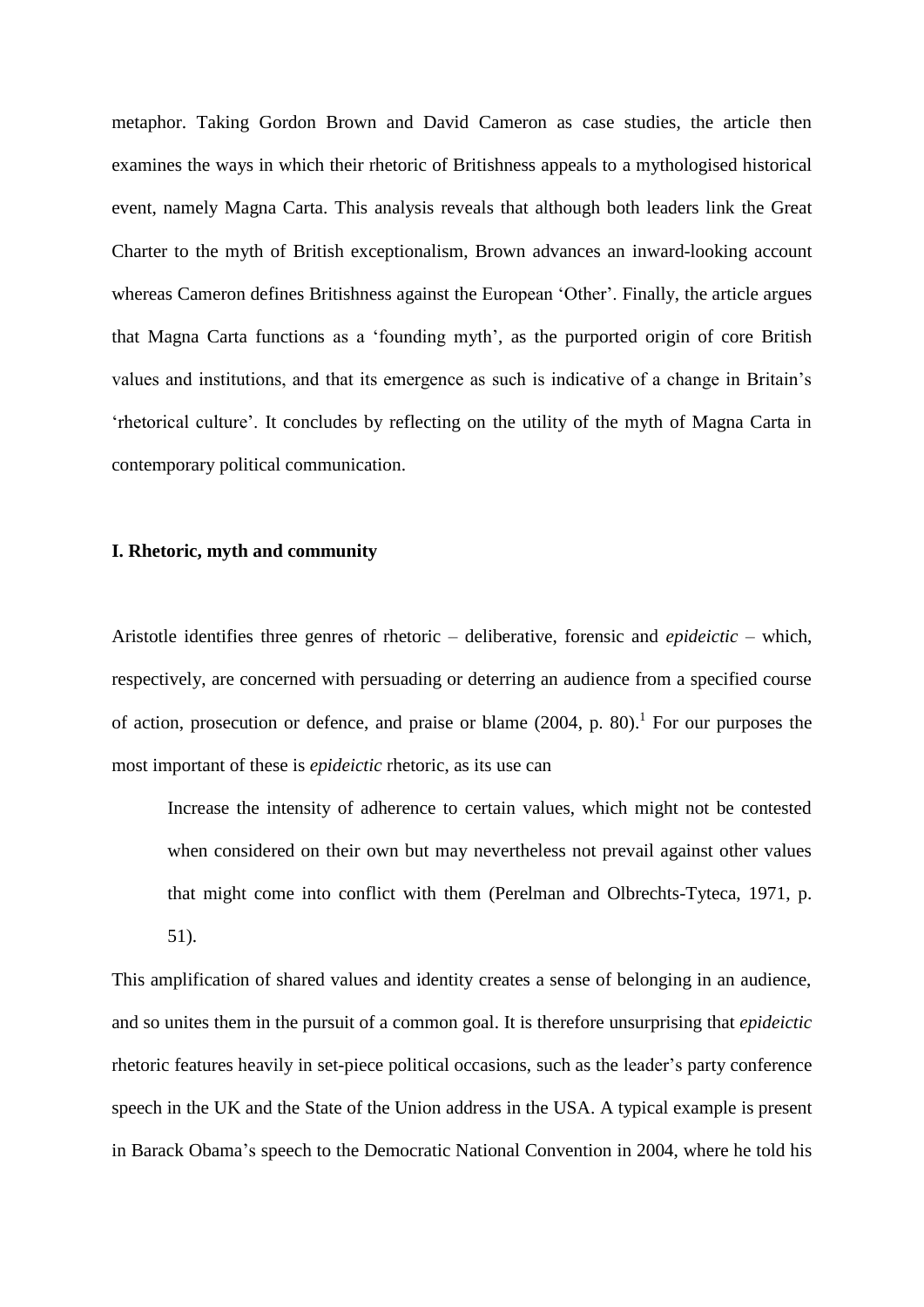audience that: 'We are one people, all of us pledging allegiance to the stars and stripes, all of us defending the United States of America'. By using the pronouns 'we' and 'us', Obama sought to bring himself and his audience together, while the appeal to shared cultural symbols reinforced identification with the national political community.

As James Jasinski observes, *epideictic* rhetoric also permits a speaker to 'create an identity for [their] community through a process of exclusion' (2001, p. 213). This is achieved by extolling the virtues of 'our' community, while setting 'us' against an 'enemy' who does not share our values or world-view. In Murray Edelman's words:

Enemies are characterised by an inherent trait or set of traits that marks them as evil, immoral, warped, or pathological and therefore a continuing threat regardless of what course of action they pursue … and even if they take no political action at all (1988, p. 67).

We find an example of this rhetoric of division in Ronald Reagan's speech at a meeting of the National Association of Evangelicals in Orlando, Florida. Here, he constituted the United States as a nation built on the principles of 'freedom and personal liberty', and the Soviet Union as an 'evil empire' whose policy of state atheism had imprisoned its people in a 'totalitarian darkness' (1983). Reagan thus established a sense of communion in his listeners by reaffirming America's self-understanding as a 'righteous people' (Jasinski, 2001, p. 212) in opposition to the Soviet 'Other' whose values were antithetical to their own.

Similarly, Reinhold Niebuhr contends that each nation develops a 'social myth', through which it 'defends itself and justifies its interests' while undermining the moral credibility of its enemies. To this end, historical events are framed in a way that portrays the nation in a favourable light, thereby constructing a collective self-image that underpins claims to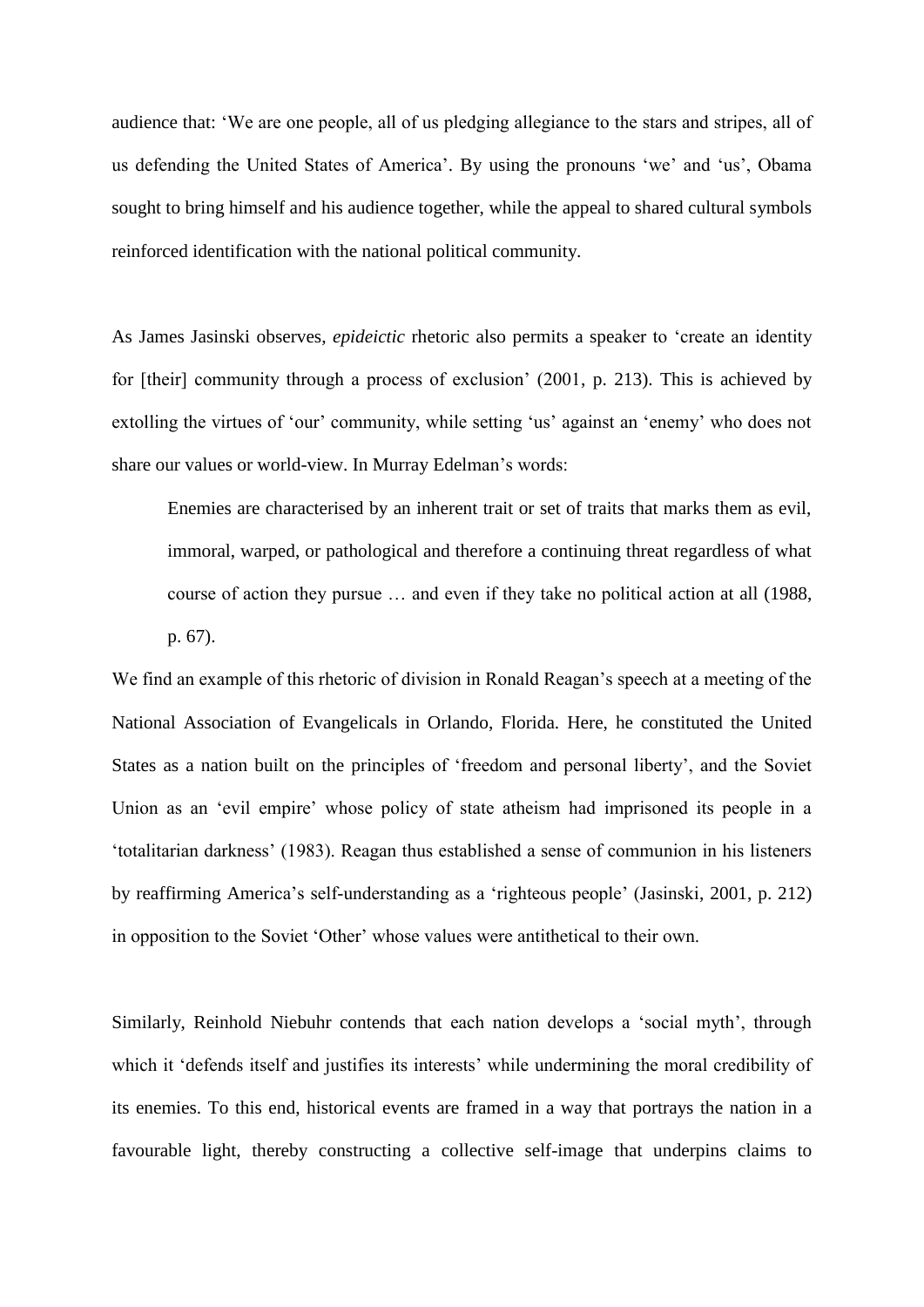national superiority on the world stage (1967, p. 40). These myths also contribute to a shared sense of belonging among the citizenry. In Michael C. McGee's words, 'so long as "the people" believe basic myths, there is unity and collective identity' (1975, p. 245). It is important to recognise that several competing myths will be present within a society, on the ground that each generation of 'the people' will have its own system of myths. Consequently, any new myth will be in competition not only with 'objective' reality, but with the alreadyexisting myths that seek to interpret this reality (McGee, 1975, pp. 245-46).

On McGee's view, 'political myths are purely rhetorical phenomena, ontological appeals constructed from artistic proofs and intended to redefine an uncomfortable and oppressive reality' (1975, p. 247). A case in point is the myth of the American Dream, which originated with the Founding Fathers and promises that, through hard work, anyone can succeed in life regardless of their background. Here, individualism is fused with capitalism to unite the citizenry behind the ideals of freedom and opportunity for all. Although rendered increasingly illusory by high levels of economic and social inequality, the American Dream remains 'one of the most revered mythologies in the United States' (Beasley, 2011, p. 38). Its outward-facing appeal is equally undiminished, and the US maintains its image as a 'New World where individuals, freed from ancient constraints, can make their fortunes according to their own spirit, determination, and belief in an American Dream' (Beasley, 2011, p. 69).

Myths and cultural symbols play a central role in *epideictic* speeches about the nation and national identity. Here they form part of an argument, where they support – and indeed are supported by – appeals to the character of the speaker (*ethos*), the emotions of an audience (*pathos*) and factual evidence (*logos*). These three appeals can enhance the persuasive power of a speech by, for instance, demonstrating a leader's patriotism, stirring feelings of national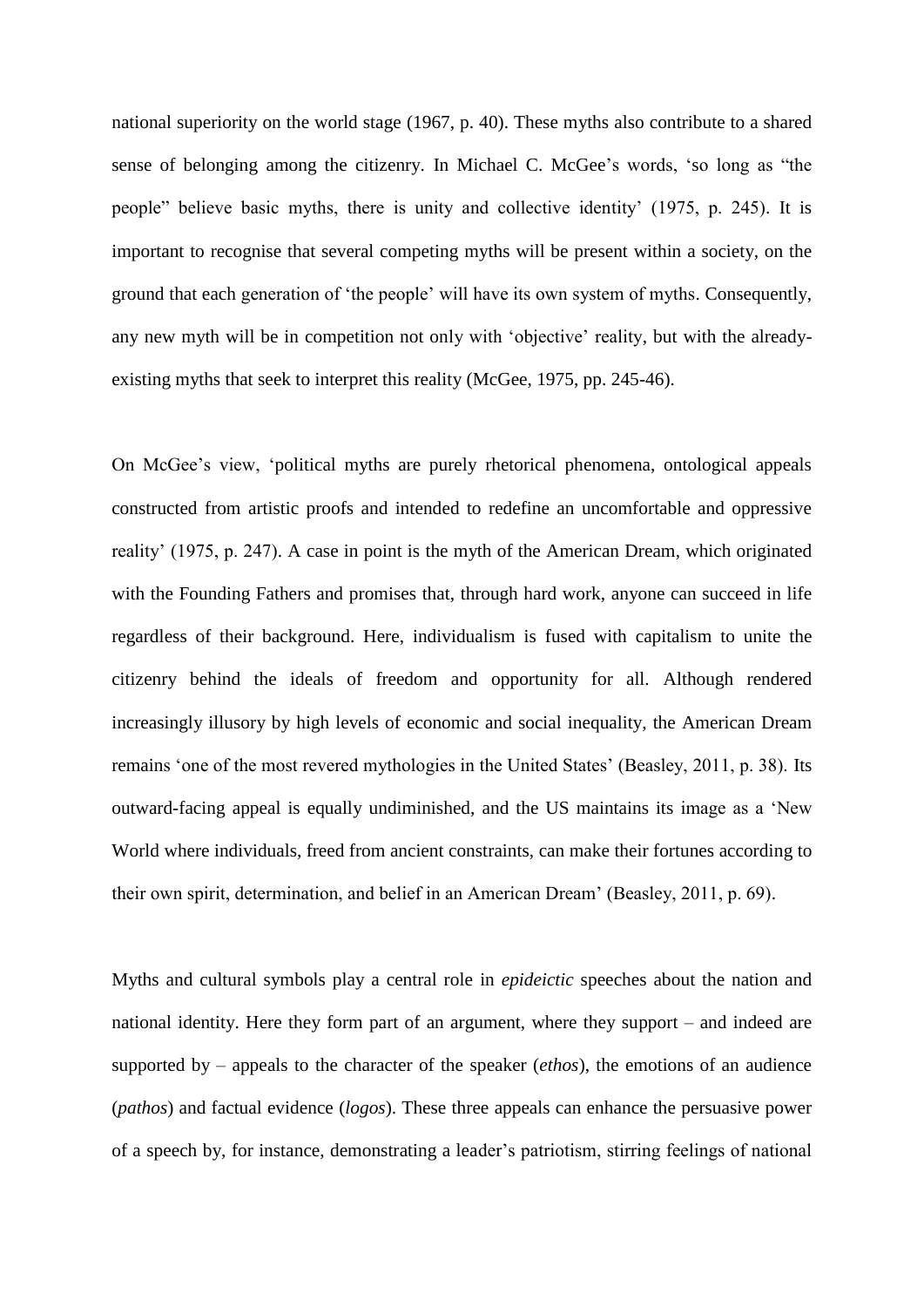pride, and invoking significant events from the nation's history. Also important is metaphor, through which political actors may incite an emotional response in hearers and activate political myths. As Jonathan Charteris-Black explains, ideology 'appeals through *consciously* formed sets of beliefs, attitudes and values while myth appeals to our emotions… through *unconsciously* formed sets of beliefs, attitudes and values' (2005, p. 13, emphasis in original). The role of metaphor is to mediate between these cognitive and emotional modes of persuasion, and thus to generate a moral viewpoint on life. In addition, it can help a social group to use a particular belief system to create the meanings through which it can justify its own existence to itself, and so promote cohesion.

Having outlined the rhetorical techniques that may be used to affirm a common national identity, the article now turns to the language of Britishness. In particular, it considers how a pivotal event in British history – Magna Carta – is mythologised and articulated in the rhetoric of two prominent contemporary advocates of Britishness, namely Gordon Brown and David Cameron. These case studies are chosen because they permit examination of how a specific myth can be linked to the values and policy positions of different parties, giving rise to distinct narratives and visions of Britain. A total of seven texts contain arguments about Britishness that include appeals to Magna Carta, and these form the basis of the analysis presented here. The discussion of Brown focuses on three speeches from 2006 and 2007, which coincided with his transition from Chancellor to Prime Minister. At this time, a major concern for Brown was a resurgence of the 'English Question' which, if left unchecked, could destabilise the already-fragile devolution settlement and challenge his right, 'as an MP for a Scottish constituency, to govern England' (Lee, 2006, p. 374; see also Hassan, 2009, pp. 92-93; Marquand, 2007, pp. 18-19). Meanwhile, the analysis of Cameron draws on four texts from the period 2012-2015, during which he faced increasing pressure from Conservative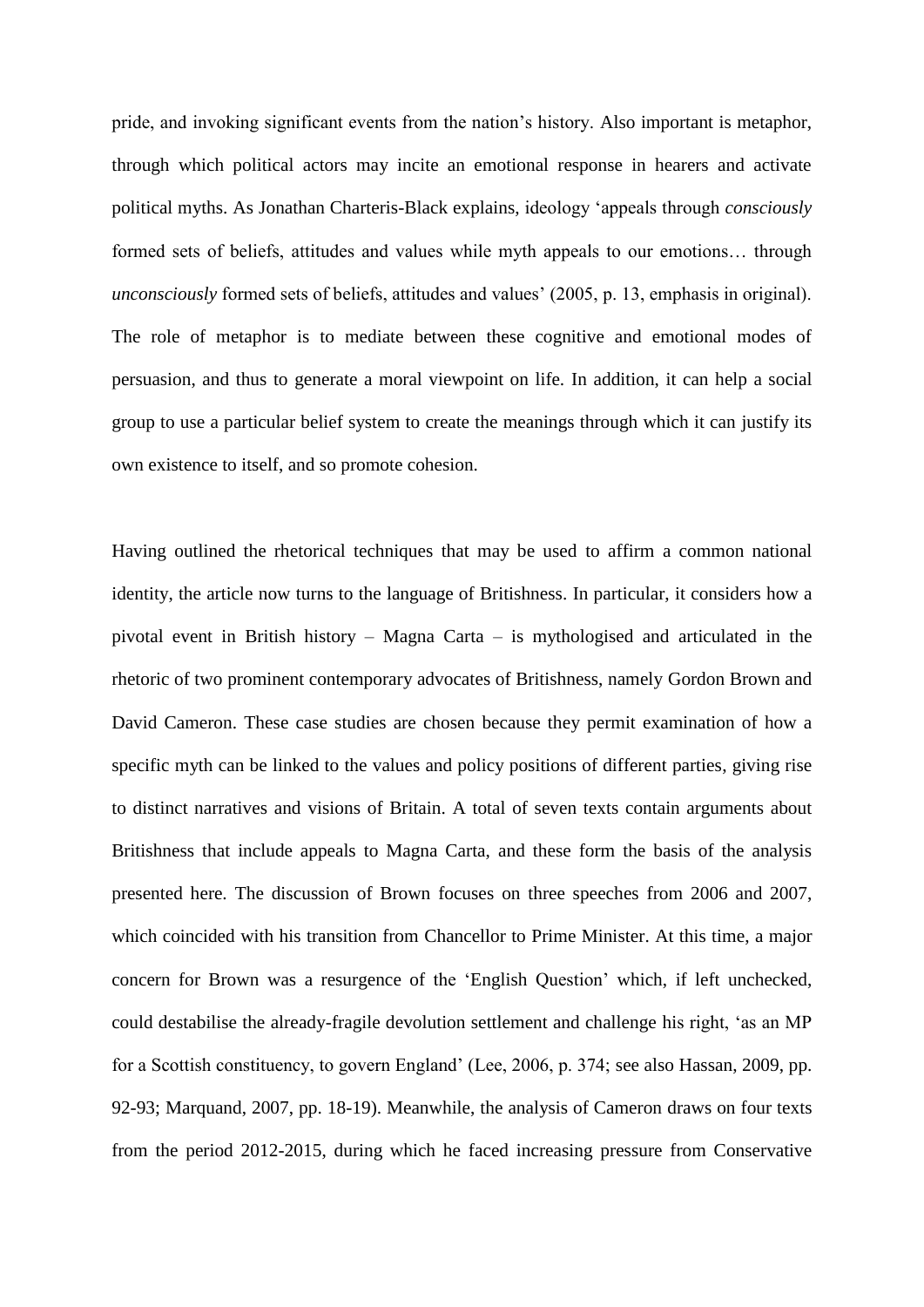backbenchers to repeal the Human Rights Act and to hold an in/out referendum on Britain's membership of the European Union. The rhetoric of Britishness afforded Cameron a means of placating his parliamentary party and, more broadly, of addressing public anxieties over Islamic extremism through the promotion of shared values and a common national identity.

#### **II. Gordon Brown: Magna Carta and the 'British Way'**

According to Brown, the core values of the British Way are liberty, fairness and responsibility (2006). He identifies liberty as a 'founding value of our country' and argues that it runs throughout British history like a 'golden thread' – from the sealing of Magna Carta in 1215 to the passage of the Bill of Rights in 1689, then to the Reform Acts of the 19<sup>th</sup> and 20<sup>th</sup> centuries that extended the franchise far beyond the landowning elite and, more recently, to 'the idea of government accountable to the people, evolving into the exciting idea of empowering citizens to control their own lives' (2007a; see also Brown, 2007b). Here, Brown uses Magna Carta to naturalise a teleological narrative of history, in which an abstract notion of 'liberty' gradually becomes manifested across Britain. In turn, this narrative confers justification on Labour's proposals for constitutional reform by portraying them as the latest stage in an ongoing evolutionary process, as the direct descendants of Magna Carta.

Brown conveys the importance of Magna Carta through textile metaphors. Thus, the Great Charter is depicted as the knot that anchors this 'golden thread' of liberty, which shines out unbroken through 800 years of British history and whose preciousness is conveyed through the conceptual metaphor GOLD IS A TREASURE. <sup>2</sup> The textile metaphor, meanwhile, evokes the collectivist notion of the 'social fabric', the idea that human beings are interdependent. These themes recur in Brown's account of Britishness, and indeed he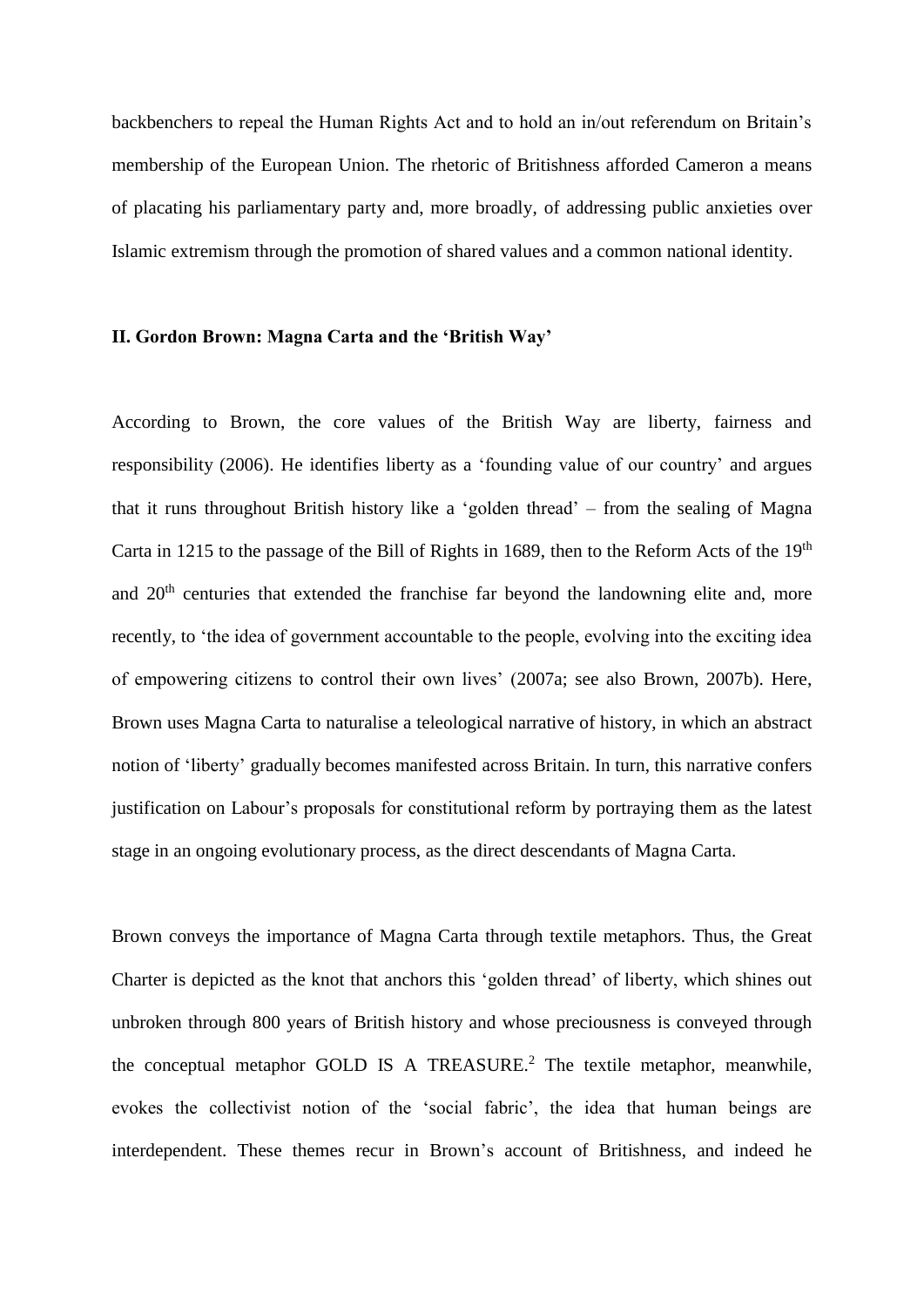employs another textile metaphor to describe the values of the British Way as 'not only *the ties that bind us*, but also give us patriotic purpose as a nation and a sense of direction and destiny' (2006). At one level, it seems Brown is primarily addressing his immediate audience – the Fabian New Year Conference – on the ground that the interdependence he praises is a core tenet of social democratic ideology. However, his acclaim for 'shared civic values' (2006) gives his words wider appeal and is intended to create a sense of communion among his listeners. This effect is amplified by the pronoun 'us', which links members of the national audience both to Brown and to each other while uniting them in a shared future. Hence Magna Carta is mythologised as the foundation of liberty, a value which, on Brown's view, lies at the very heart of the British people's collective identity.

In a bid to inspire a sense of national pride in his listeners, Brown links the Great Charter to the myth of British exceptionalism:

But first with the Magna Carta and then through Milton and Locke to more recent writers as diverse as Orwell and Churchill, philosophers and politicians have extolled the virtues of a Britain that, in the words of the American revolutionary Patrick Henry, 'made liberty the foundation of everything', and 'became a great, mighty and splendid nation because liberty is its direct end and foundation' (2007a).<sup>3</sup>

Here, Brown cultivates an *ethos* of erudition by 'indicating [his] familiarity with a specific canon of reference points', which in turn reinforces his identification with the (imagined) national community. Moreover, by showing that he is 'part of, and able to show fidelity to, a larger cultural tradition' (Atkins and Finlayson, 2014, p. 8), Brown is perhaps seeking to demonstrate his fitness to speak on behalf of 'the British people', and so to act as their representative.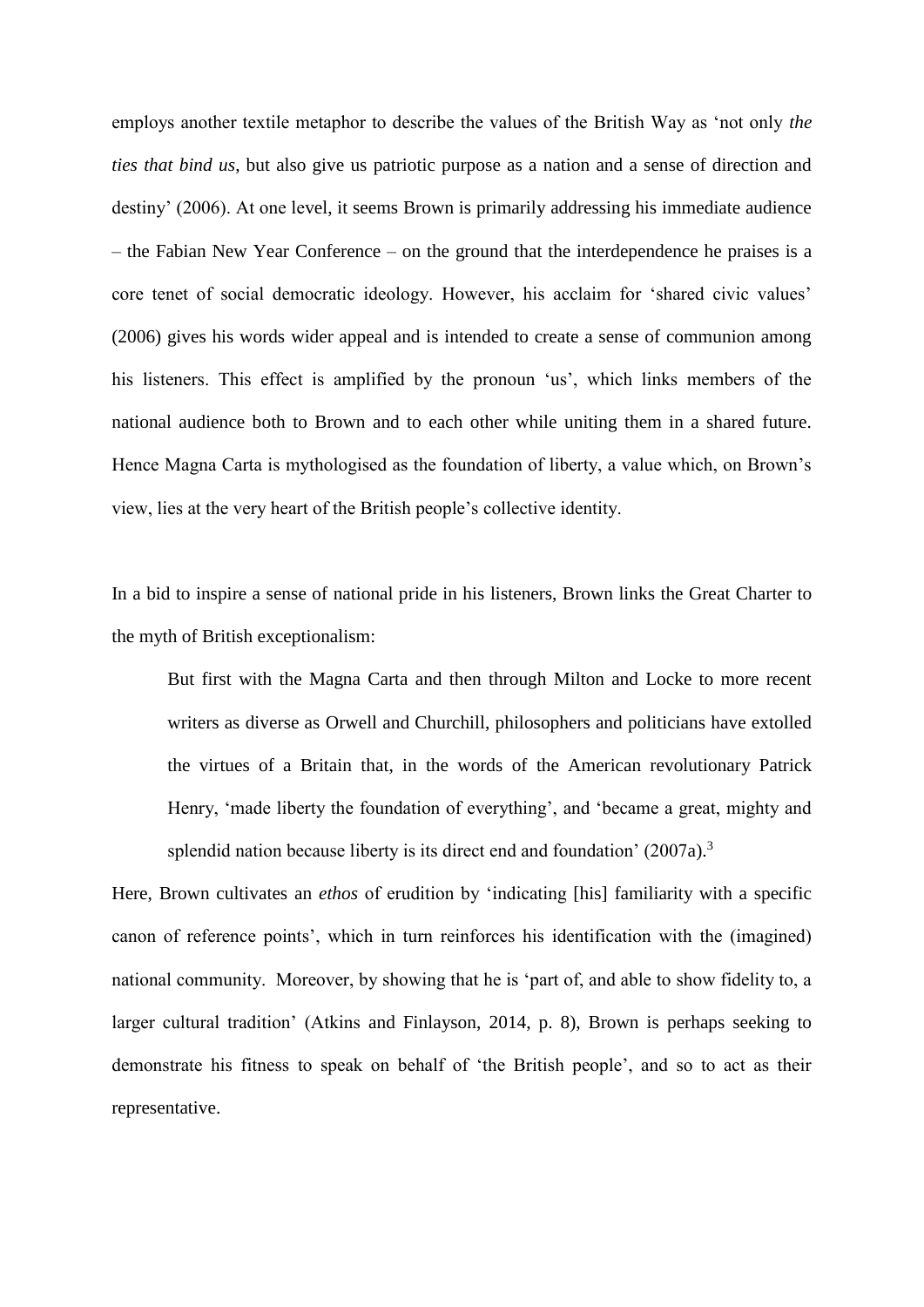Although Brown positions himself as the latest in a long line of politicians to praise British values, he goes beyond this with the assertion that 'Even before America made it its own, I think Britain can lay claim to the idea of liberty' (2006; see also Brown, 2007b). Similarly, he spoke of the British tradition of liberty as 'what one writer has called our "gift to the world"  $(2007a)^4$ . These are strong statements and they tap into the deeply held belief that Britain is an exceptional – perhaps even providential – nation (Marquand, 2007, p. 16). This myth of Britain's inherent superiority masks the uncomfortable reality that its global influence has declined since 1945, and it is noteworthy that Brown harks back to past glories (as opposed to present day achievements) in his efforts to sustain it. Indeed, Brown invokes this notion of uniqueness to establish communion with his audience, telling them that 'Now is the time to reaffirm our distinctive British story of liberty – to show it is as rich, powerful and relevant to the life of the nation today as ever' (2007b).

Despite this diminishing international prestige, the Labour Party has maintained a belief in Britain's capacity to provide moral leadership to the world (Vickers, 2004). Brown links this commitment to Magna Carta and the British tradition of liberty, on which basis '*Britain led the way* in the *battle* for freedom from hierarchical rule, for human rights and for the rule of law' in the  $17<sup>th</sup>$  century. Furthermore, he continues, in 1941:

Churchill and Roosevelt together drew up the Atlantic Charter, and by beginning the system of international law based on the fundamental rights of all human beings, *Britain led the way* in asserting the inviolability of individual rights, irrespective of race or nationality, and made the freedoms so dear to Britain the cornerstone of a new international order (2007a).

Here, the narrative of moral leadership and the myth of British exceptionalism act as mutually reinforcing causes for national pride. Such positive portrayals of the nation and its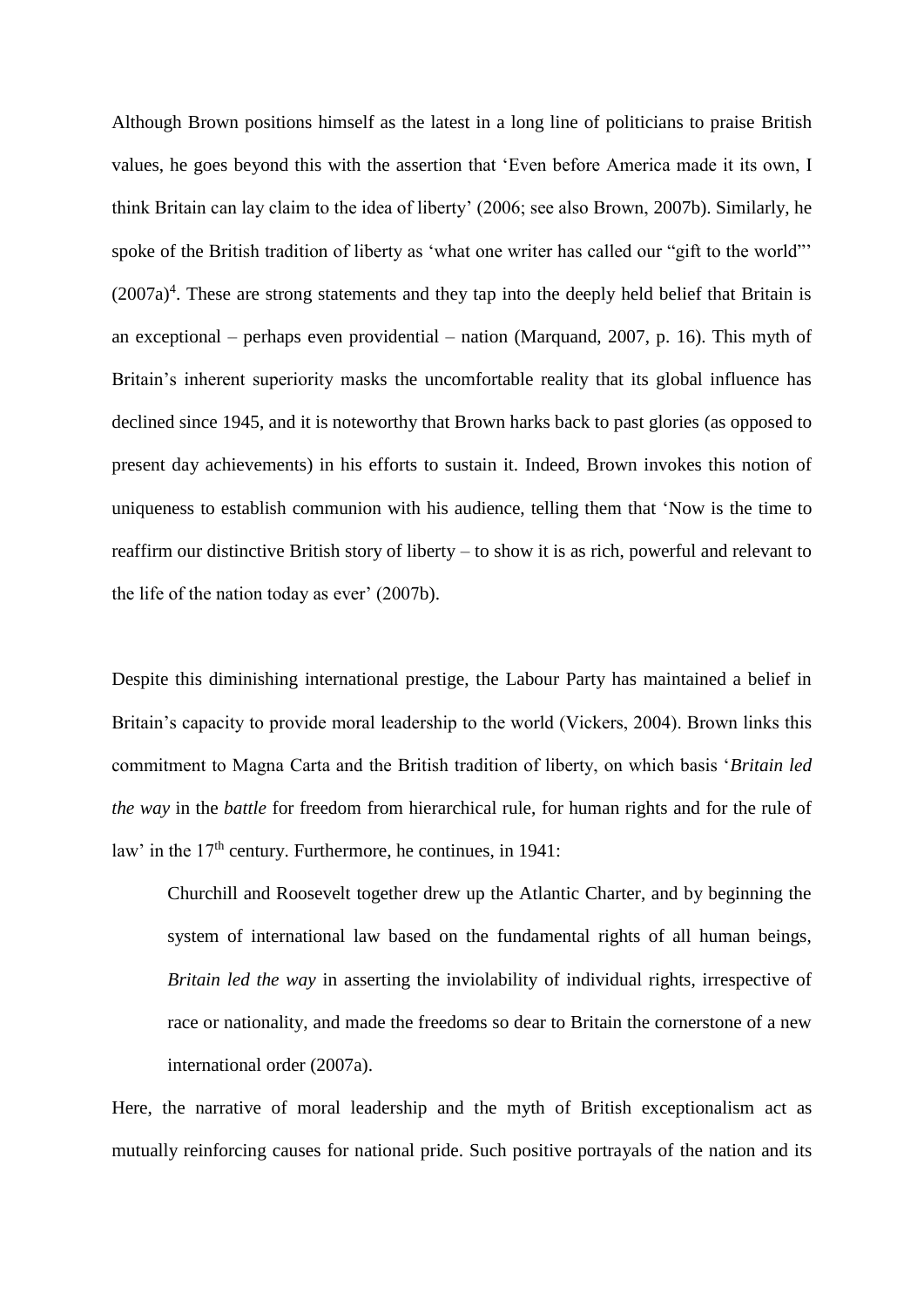role in key historical events strengthen feelings of collective identity, an effect that is enhanced through the use of personification. This rhetorical technique is founded on the conceptual metaphor THE NATION IS A PERSON which, as Charteris-Black explains, 'permits the actions of nations to be represented as if they were either the actions of heroes or villains' (2005, p. 43). In the above extract, Brown personifies Britain by depicting it as a trailblazer, a crusader (for want of a better word) in the 'battle' for liberty and fundamental rights. He thus combines personification and a combat metaphor to activate the myth of BRITAIN IS A HERO (Charteris-Black, 2005, p. 42), in which Britain is portrayed as a heroic leader willing to fight for the values they believe in.

In addition to liberty, Brown identifies responsibility as a core value of the British Way. Again using textile metaphors, he explains that '*woven* … into that *golden thread* of liberty are countless *strands* of common, continuing endeavour … the efforts and popular achievements of ordinary men and women, with one sentiment in common – a strong sense of duty and responsibility' (2006; see also Brown, 2007b). For Brown, this sentiment finds expression in an active civil society – in voluntary associations, faith groups and craft unions – as well as in public service. It is also captured in concepts such as co-operation, mutuality and social responsibility which, Brown claims, 'we see clearly have always owed most to progressive opinion in British life and thought' (2006). This explicitly partisan assertion is again targeted at the Fabians, with whom Brown seeks to achieve communion by inspiring a sense of pride in their shared ideological tradition. Indeed, it is worth noting its absence from Brown's speech to a non-partisan seminar on Britishness, which took place the following year (see Brown, 2007b).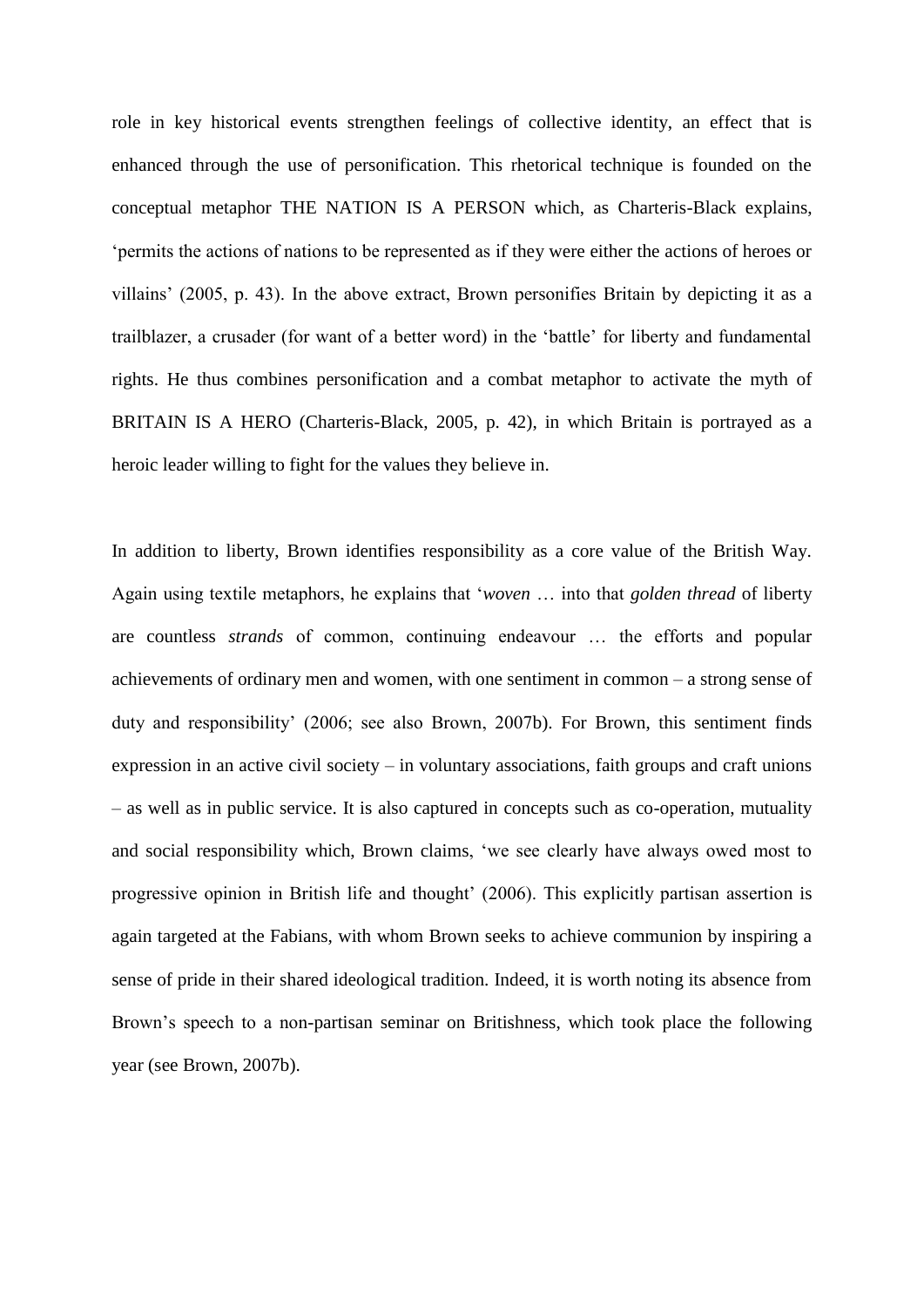However, Brown continues, 'liberty and responsibility can only fully come alive if there is a Britain not just of liberty for all, and responsibility from all, but fairness to all' (2006). In other words, the 'golden thread' of liberty that originated in Magna Carta is strengthened by numerous strands of civic duty and given shine, so to speak, by the value of fairness. This latter commitment has a long heritage, which Brown traces from the 'early opposition to the first poll tax in 1381 to the second', through to the Putney Debates of 1647 and then to the 1940s, when George Orwell wrote of a Britain that was world-renowned for its 'decency' (2006). In constructing this Whig-like narrative of history, Brown again draws on the myth of British exceptionalism, which also underpins his claim that the value of fairness is 'expressed most of all in Britain's unique National Health Service, healthcare free of charge to all who need it, founded not on ability to pay but on need' (2007b). The NHS has great symbolic importance and, by linking it to his belief in fairness, Brown sought to strengthen adherence to this value and so reinforce identification with the national political community.

Although Brown describes the NHS as 'like the monarchy, the army, the BBC – one of the great British institutions' (2006), his account of Britishness is primarily based on values. After all, he claims, it is these 'enduring ideals which shape our view of ourselves and our communities', and in turn 'influence the way our institutions evolve' (2006). However, in marginalising institutions, as well as our common interests and shared experience, Brown's account of Britishness is rendered strangely abstract (Hazell, 2007, p. 105). As Catherine McGlynn and Andrew Mycock explain,

Institutions continue to be of huge importance when it comes to shaping and expressing national pride or identity. Older ties and modes of Britishness are yet to be transcended while new programmes of inculcation merely sidestep the ways in which loyalty and belonging continue to be reproduced (2010, p. 225).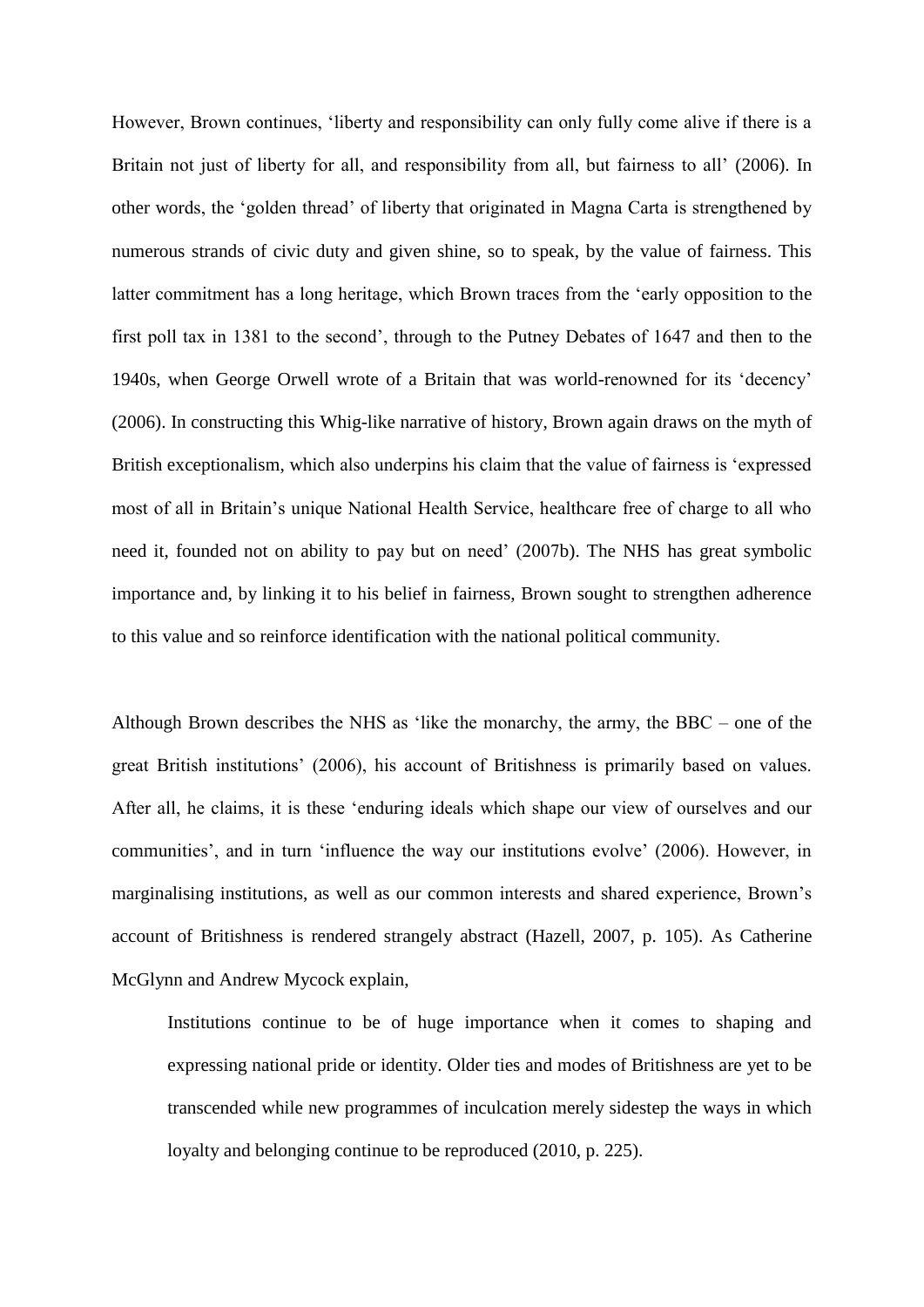In other words, the continuity afforded by existing institutions is vital for maintaining identification even as a new social myth is being developed. That Brown's efforts to reimagine Britishness for the 21<sup>st</sup> century gained limited currency may be partly attributable to his failure to incorporate sufficient appeals to these important cultural symbols.

A more serious difficulty is Brown's use of England as a 'part' that stands for the 'whole' of Britain. From the perspective of rhetorical analysis, it functions like a synecdoche – literally, 'understanding one thing with another' (Lanham, 1991, p. 148) – though not on a terminological level. This is clear from Brown's narrative of 'British' history, in which the events linked by the 'golden thread' of liberty are – without exception – examples from *English* history (Lee, 2006, pp. 375-76; Hassan, 2007, p. 94). Thus, events that are central to Scottish mythology, such as the Battle of Bannockburn and the Declaration of Arbroath, do not warrant a mention (Crick, 2007, p. 152), while England 'seems forever silenced and forbidden to speak in its own collective national voice' (Hassan, 2007, p. 94). Given the 2011 census revealed that a majority of people in England, Scotland and Wales identify solely as English (60%), Scottish (62%) or Welsh (58%) (Easton, 2013), Brown's failure to incorporate elements from – and so give due recognition to – these distinct national identities reduced the likelihood that his vision of an overarching 'British Way' would achieve widespread acceptance.

Brown's construction of Britishness is further distorted by its neglect of Britain's external relationships. As Mycock puts it,

The former empire or the modern Commonwealth have proven largely absent in the re-imagining of Britishness, with scant regard for their possible contribution in shaping contemporary British national values or identity(ies) (2010, p. 340).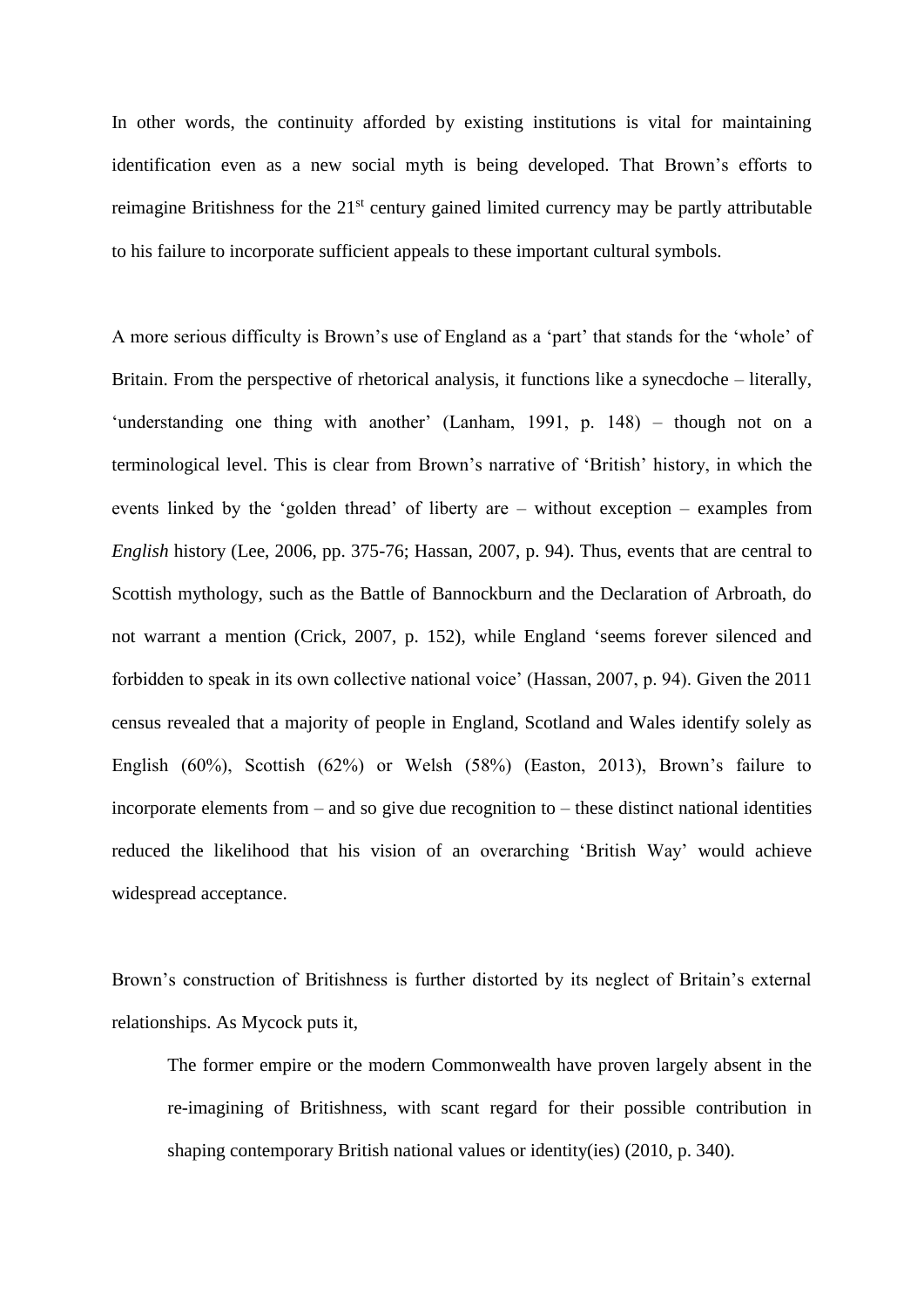It is striking that the European Union is similarly marginalised, and it may be the case that these oversights reflect Britain's self-image as an exceptional nation, along with its 'island mentality'. This interpretation recalls Brown's representation of Britain as a lone, heroic leader – as opposed to a partner – in his narrative of British history. It also ensures that Brown's account of Britishness is rendered a 'strangely insular creation which tries to ignore that national identity is never just about internal characteristics and relationships, but external relationships as well' (Hassan, 2007, p. 95; see also Mycock, 2010). By contrast, and as we will see next, Cameron's vision of Britishness is more outward-facing and, specifically, is defined against the European 'Other'.

#### **III. David Cameron: Magna Carta, human rights and British exceptionalism**

Like Brown, Cameron situates Magna Carta within a narrative of British history, but he identifies it instead as the source of human rights. He explains that:

In the 13<sup>th</sup> century, Magna Carta set down specific rights for citizens, including the right to freedom from unlawful detention. In the  $17<sup>th</sup>$  century, the Petition of Right gave new authority to Parliament; and the Bill of Rights set limits on the power of the monarchy (2012).

This narrative then encompasses the abolition of slavery, the two World Wars, and Churchill's subsequent commitment to the 'enthronement of human rights' (quoted in Cameron, 2012). More recently, in a speech to commemorate the  $800<sup>th</sup>$  anniversary of Magna Carta, Cameron praises this document for 'inspiring those who fought in the English Civil War, giving fuel to the Chartists, succour to the Suffragettes and ammunition to anyone challenging injustice or checking arbitrary power' (2015). Many of these events appear in Brown's narrative, and indeed Cameron also advances a Whig-like interpretation of the past.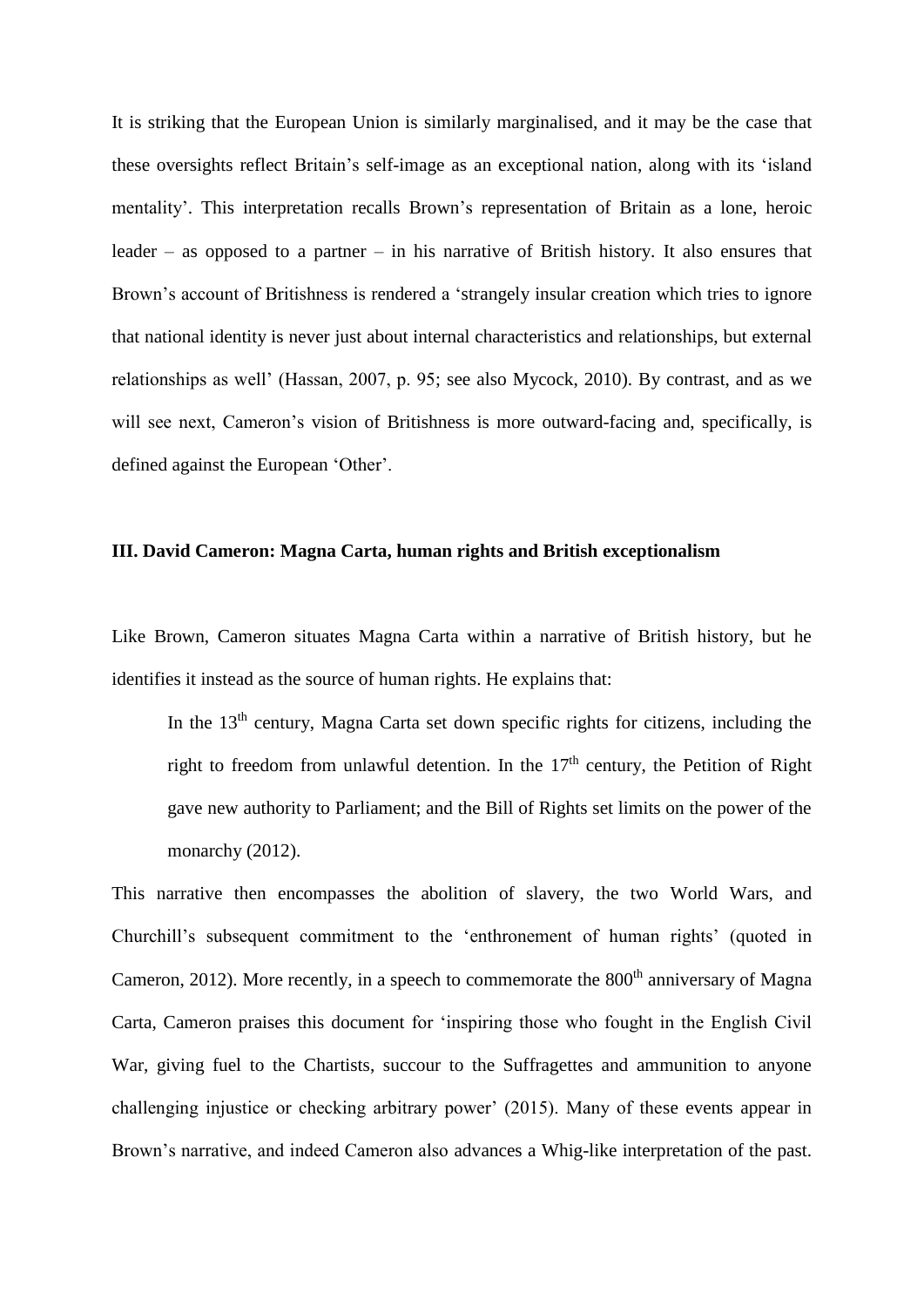Crucially, he likewise misrepresents English history as British history, thereby silencing England while overlooking the rich heritage of Wales and Scotland. In so doing, Cameron advances an unduly restrictive conception of Britain, which limits the possibilities for identification and belonging.

It is noteworthy that Cameron makes frequent use of nature metaphors in his account of Magna Carta as the origin of human rights. For instance, he describes Runnymede as the place where the law of the land – 'and the rights that *flow* from it – *took root*', and poses the rhetorical question of whether the barons of 1215 knew that 'the *seeds sown* here would *grow* throughout the world' (2015). Cameron also quotes Sir William Blackstone, the English judge and Tory politician, who spoke of how 'This spirit of liberty is so deeply implanted in our constitution, and *rooted in our very soil*' (2012). Whereas Brown's 'golden thread' is man-made, Cameron is perhaps seeking to confer a positive evaluation on the values associated with Magna Carta as natural phenomena. In turn, these nature metaphors activate the idea of the 'organic society' propounded by One Nation Conservatives, which enables Cameron to display his ideological credentials to the party faithful (see Atkins and Finlayson, 2014, p. 11). He can thus demonstrate his fitness to represent his party, while the pronoun 'our' puts him in communion with a wider, non-partisan audience.

According to Cameron, Magna Carta is 'a great document in our history – what my favourite book, *Our Island Story*, describes as "foundation of all our laws and liberties"' (2014a). This statement contains an appeal to *ethos*, in that Cameron's choice of 'favourite book' enables him to present himself as a patriot, as a leader who loves his country and can therefore speak and act on behalf of its people. He also mythologises Magna Carta as the source of liberty, democracy, justice and the rule of law – values that Cameron views as central to his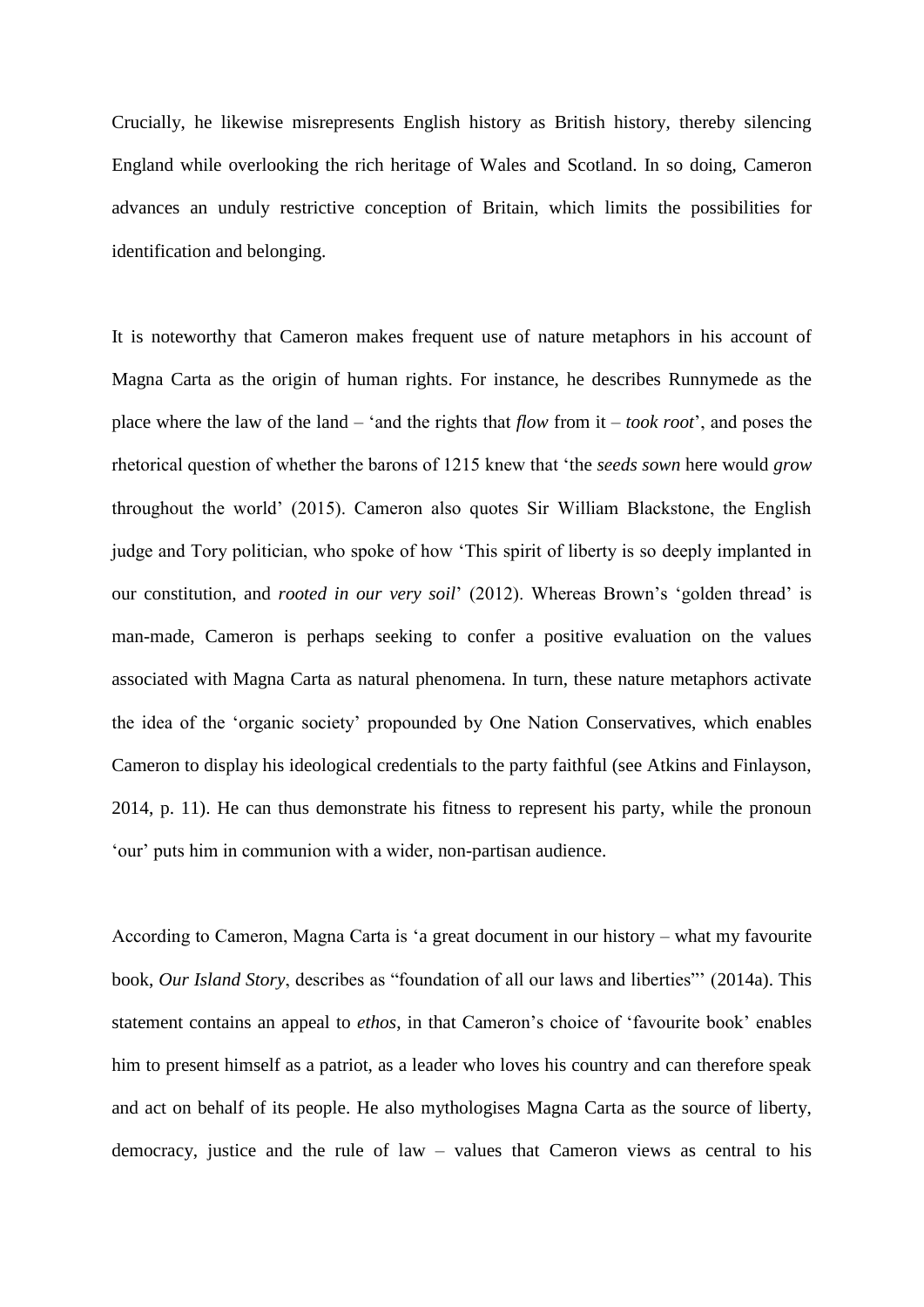conception of Britishness and as a source of national pride. On this basis, he sought to unite his listeners behind a common goal, urging: 'let's pledge to keep those principles alight. Let's keep Magna Carta alive' (2015). This is an example of personification, which communicates a positive evaluation by representing the Great Charter as a living being (see Charteris-Black, 2005, p. 204). It also heightens *pathos* through the portrayal of Magna Carta as a 'good person' who is deserving of sustenance, thereby increasing adherence to the values it is said to have engendered.

To reinforce identification with these values, Cameron links them to shared cultural symbols by claiming they are 'as British as the Union Flag, as football, as fish and chips'. Likewise, he recalls key national events and ceremonies, such as the Olympic and Paralympic Games, the Queen's Diamond Jubilee, and the D-Day commemorations – all of which, he says, brought the nation together and 'exemplified our national pride' (2014a). Here, Cameron appeals to a range of symbols and shared experiences, and so grounds his vision of Britishness in the lived reality of ordinary citizens. To strengthen further his audience's sense of national identity, Cameron then links his account of British values to institutions. Again using nature metaphors, he asserts that freedom is '*rooted* in our parliamentary democracy and free press', while the rule of law is connected to the courts and tolerance to churches and faith groups. These institutions, he continues, 'help to enforce our values, keep them in check and make sure they apply to everyone equally'. And it is this blend of values, history and institutions that, for Cameron, 'forms the *bedrock* of Britishness' (2014a). By incorporating these three factors into his account, Cameron offers a conception of Britishness that is 'thicker' and more culturally and historically specific than that espoused by Brown. Indeed, his invocation of the ways in which 'Britishness is represented and how it is felt in our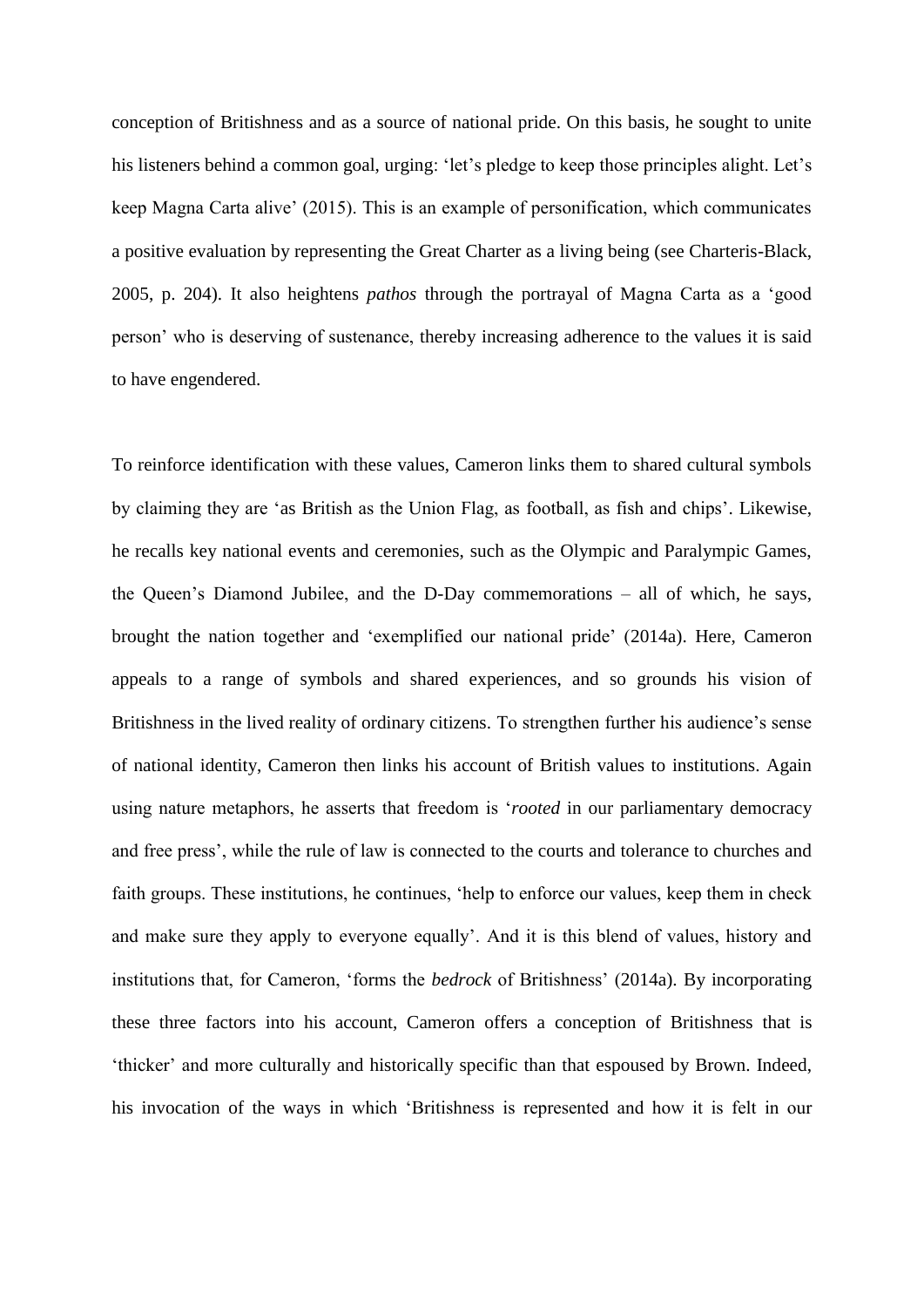everyday lives' (Hazell, 2007, p. 105) is more likely to resonate with a public audience, and so to achieve wider acceptance.

On Cameron's view, the relevance of Magna Carta extends far beyond Britain, as the principle of fundamental human rights guides his government's approach to global issues. Using *logos* he explains that:

When the Arab Spring erupted, the UK was a principal supporter of resolutions at the UN Human Rights Council. We are leading EU partners in maintaining pressure on Syria. We have played a key role in securing EU sanctions against Iran (2012).

Here, Cameron offers proof of Britain's high moral standards and international importance to members of the Council of Europe. He then presents its actions as consistent with Conservative traditions, firstly by recalling Margaret Thatcher's statement that 'the spirit of freedom is too strong to be crushed by the tanks of tyrants', and secondly by appealing to the realist idea of the national interest – defined here as being able to 'live, travel and trade in a more open, secure world' (2012). By articulating an explicitly Conservative position in an address to a European audience, Cameron perhaps sought to project an image of strong leadership to his supporters at home. More broadly, his claims highlight Britain's continued involvement in international politics, thus reinforcing its self-image as a leading global power and inspiring feelings of national pride among British listeners.

While Cameron's *logos*-based argument acknowledges Britain's role as a partner as well as a leader, he nonetheless follows Brown in representing it as an exceptional nation. To this end, he points out that, in addition to being a defender of freedom, Britain 'gave so much of the world the way of life that they hold so dear' – notably parliamentary democracy, the rule of law and a free press (2014a). Given his stated concern for human rights, it is somewhat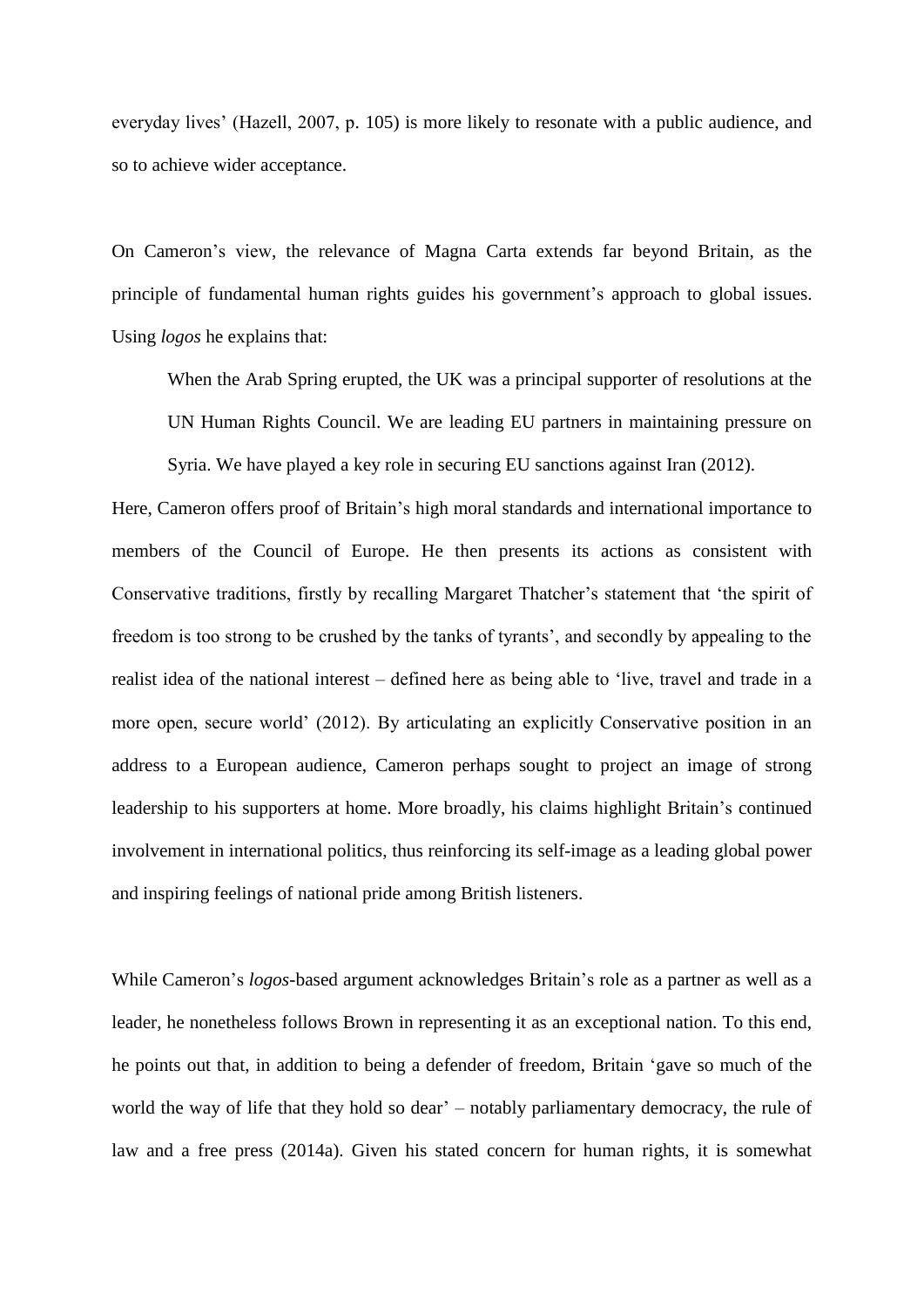surprising that Cameron fuses the myths of Magna Carta and Britain's exceptionalism in his argument for the repeal of the Human Rights Act. As he told his party conference in 2014:

This is the country that wrote Magna Carta. The country that time and again has stood up for human rights, whether liberating Europe from fascism or leading the charge today against sexual violence in war. Let me put this very clearly: We do not require instruction on this from judges in Strasbourg (2014b).

For his supporters, Cameron's position can be interpreted as a challenge to arbitrary power, and hence as consistent with the spirit of Magna Carta. However, it can also be construed as an attempt to define British identity in opposition to the European Union, as we will see next.

The Conservative Party has a longstanding commitment to the ideals of sovereignty and national self-determination. From this starting point, it has constructed a narrative in which European integration is presented as a 'chronic threat to national identity and has been entered into by political elites without the consent of the British people' (Gifford, 2010, p. 332). Underpinning this narrative is the myth of British exceptionalism, according to which:

*We* are oceanic and freedom-loving. *They* are landlocked, and torn between anarchy and despotism. *We* belong to the world-wide family of English-speaking peoples and therefore enjoy a special relationship with the United States. *They* are incorrigibly inward-looking. Above all, *we* are moral, while *they* are cynical (Marquand, 2007, p. 16, emphasis in original).

These antagonisms enable Conservative Eurosceptics to claim they are standing up for Britishness and for the 'popular sovereignty of the British people' (Gifford, 2010, p. 332) against an 'alien', unaccountable and arbitrary power. Indeed, the divisive rhetoric of 'us' and 'them' is implicit in Cameron's 2014 conference speech, where he invokes the myth of Magna Carta to reaffirm Britain's self-understanding as a strong, principled leader in contrast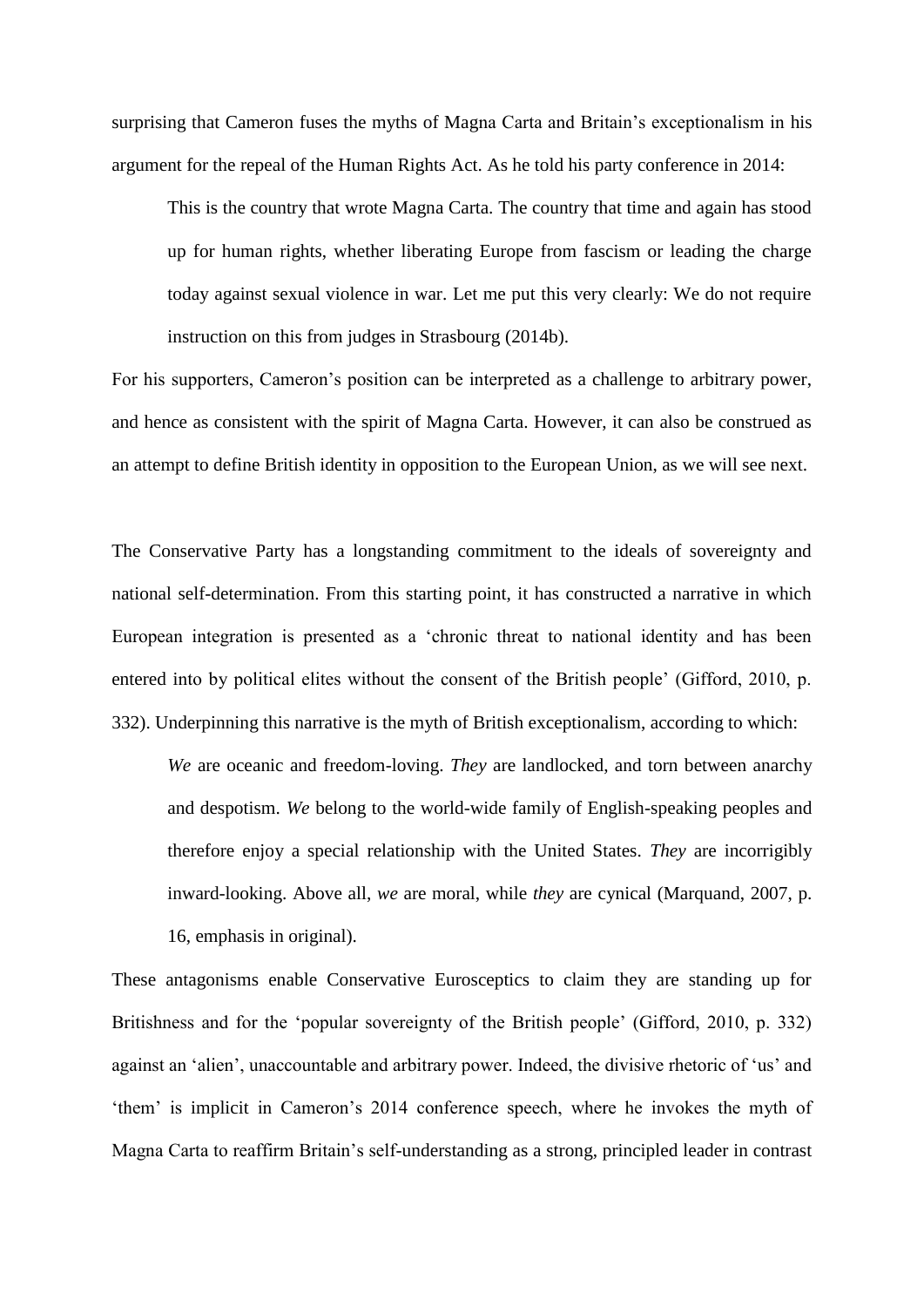with a European 'Other' that lacks these exceptional qualities. This in turn amplifies sentiments of national pride and belonging, and so unites his listeners against a common adversary.

As Celeste Michelle Condit observes, 'it is through "appraisal" of the events, persons, and objects in our lives that we define ourselves. We constitute ourselves as good (necessarily) by ranging ourselves against "the bad"' (1985, p. 291). Such appraisals may involve misrepresentation, and hence are not always grounded in fact. This is certainly true of Cameron's depiction of Europe's human rights regime as somehow 'alien' (c.f. 'judges from Strasbourg'), which airbrushes out Britain's central role in establishing the European Convention on Human Rights in 1950 (Atkins, 2011, p. 118). Interestingly it also conflicts with his earlier praise for Churchill's commitment to the enshrinement of human rights in law. While this tension may be attributable to a desire to appeal to different audiences – the Conservative Party conference and the Council of Europe respectively – Cameron's 'Othering' of Europe is nonetheless a distortion of reality. In David Marquand's words, 'The truth is that British history has been part of European history since the Romans, and arguably for much longer' (2007, p. 16). By ignoring this common heritage and failing to consolidate 'a degree of banal UK Europeanism', there is a risk that Cameron's efforts to promote Britishness will only reinforce public hostility towards the EU (Gifford, 2010, p. 331); they are unlikely to create a positive sense of 'British' identity.

#### **IV. British politics and the myth of Magna Carta**

According to Lothar Probst, founding myths have a capacity to 'create a common … identity, to give meaning to the past and the future of a polity and to promise temporal continuity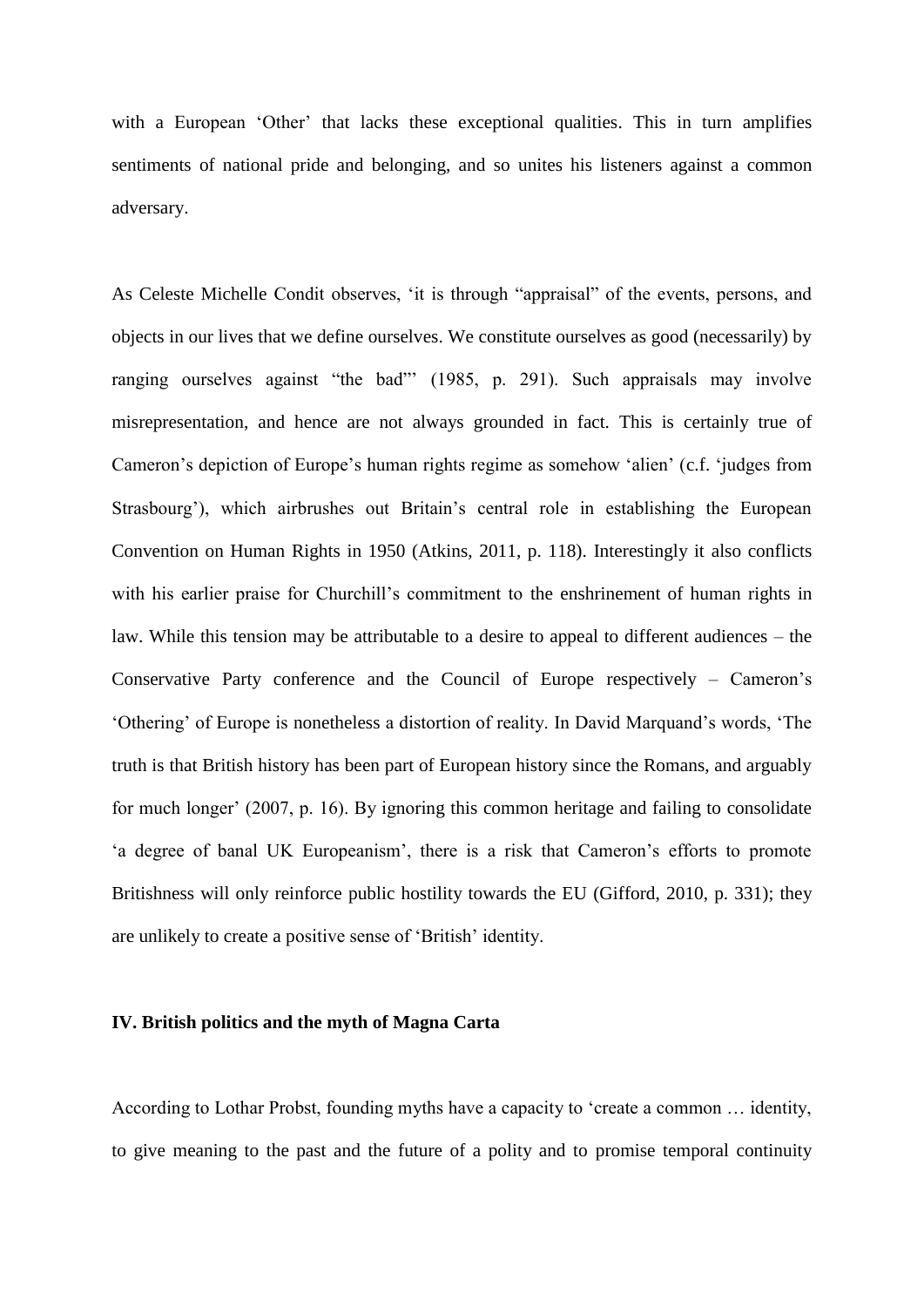instead of the contingency of human existence and life'. Consequently, they possess considerable symbolic power, which in turn shapes the consciousness and collective memory of the citizenry (2003, p. 46). The above analysis demonstrates that Magna Carta acts as a 'founding myth' in Brown's rhetoric, where it is portrayed as the origin of an abstract ideal of liberty that is gradually manifested in Britain over time. Similarly, Cameron depicts the Charter as the source of human rights, and hence as 'a document that would change the world' (2015). For both figures, the myth of Magna Carta also grounds claims concerning British exceptionalism, the idea that Britain is unique among nations and continues to play a key role in international affairs.

It is important to note that founding myths contain elements of both fact and fiction. Despite the far-reaching legacy that has been claimed for it, Magna Carta was 'annulled by the pope within three months, on the grounds that it was enacted under duress' (Norman, 2015, p. 25). It also makes no mention of democracy, and in reality was a peace treaty between King John and the English nobility; its impact on ordinary people was negligible at best (Magna Carta  $800<sup>th</sup>$ , 2011). Nevertheless, the myths that have built up around Magna Carta, in conjunction with our temporal distance from 1215, ensure that the Charter can be imagined in a variety of ways (while remaining within the bounds of plausibility) and its complexities and ambivalences ignored. Magna Carta therefore has considerable rhetorical utility, as it can be invoked to support arguments not only about Britain and Britishness, but also about such values as liberty, human rights, democracy and the rule of law.

Despite its obvious versatility, the myth of Magna Carta is a relatively recent addition to the rhetorical arsenal of British party leaders. A search of the archive margaretthatcher.org reveals that Mrs Thatcher referred to the Charter only once, in her famous 'Bruges speech' of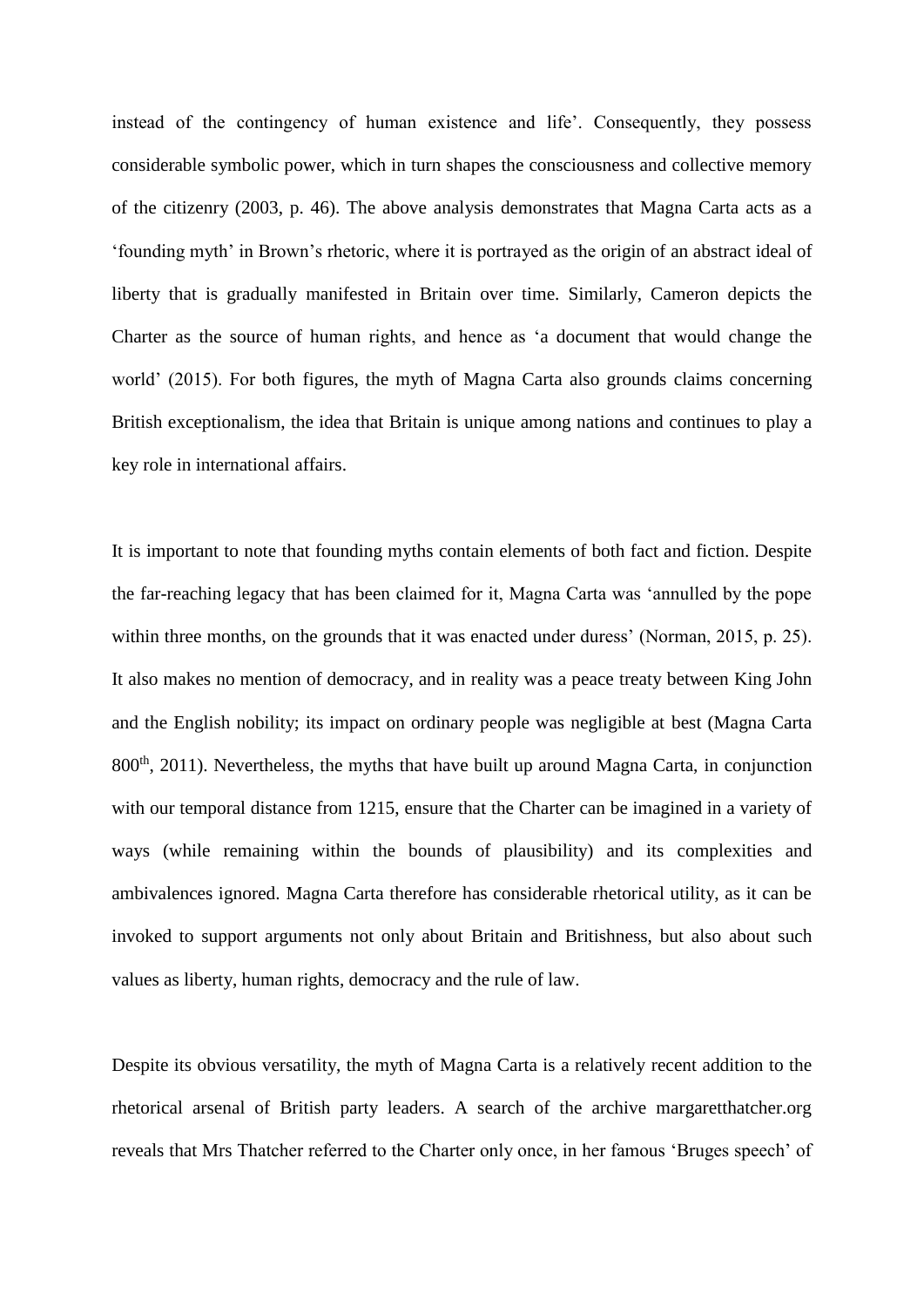1988. Here, she asserted that, since 1215, Britain has 'pioneered and developed representative institutions to stand as bulwarks against tyranny and bastions of freedom'. Thatcher then presented this institutional legacy as a cause for national pride (1988). More recently, in 1997, both Tony Blair and Paddy Ashdown employed the Great Charter as a proof in their arguments that Britain needed to change in response to the challenges of globalisation.<sup>5</sup> In none of these speeches is Magna Carta represented as foundational, as the origin of Britain's values and its way of life. Its recent emergence as such may be indicative of a shift in Britain's 'rhetorical culture'. As McGlynn and Mycock explain, 'empire and the institutions that shaped imperial Britishness have declined as a means of mobilising [national] pride' (2010, p. 226; also see Mycock, 2010), a development that is indicative of the negative connotations now carried by Britain's colonial past. Given the current salience of British identity, therefore, new myths and cultural symbols were required for its articulation.

It is here that values come to the fore, as their lack of fixed definitions ensures they can be adapted to suit different visions of Britishness. A politician's chosen values are more likely to capture the public imagination if they are articulated in *epideictic* speeches as part of a wider story of Britain – of its history, its culture and its place in the world. The construction of such a narrative demands that some events are identified as pivotal, whereas others are omitted altogether. This in turn depends on how the nation is to be represented, and in Brown's account Britain is portrayed as exceptional, as the originator of liberty. However, the purported emergence of this ideal from Magna Carta pre-dates imperialism, which for Mycock suggests that liberty 'both facilitated the expansion of the English and British Empires and its slave trade as well as providing the motivations for its demise' (2010, p. 348). Indeed, it is revealing that Brown only acknowledges the latter, claiming that 'it was in the name of liberty that in the 1800s *Britain led the world* in abolishing the slave trade'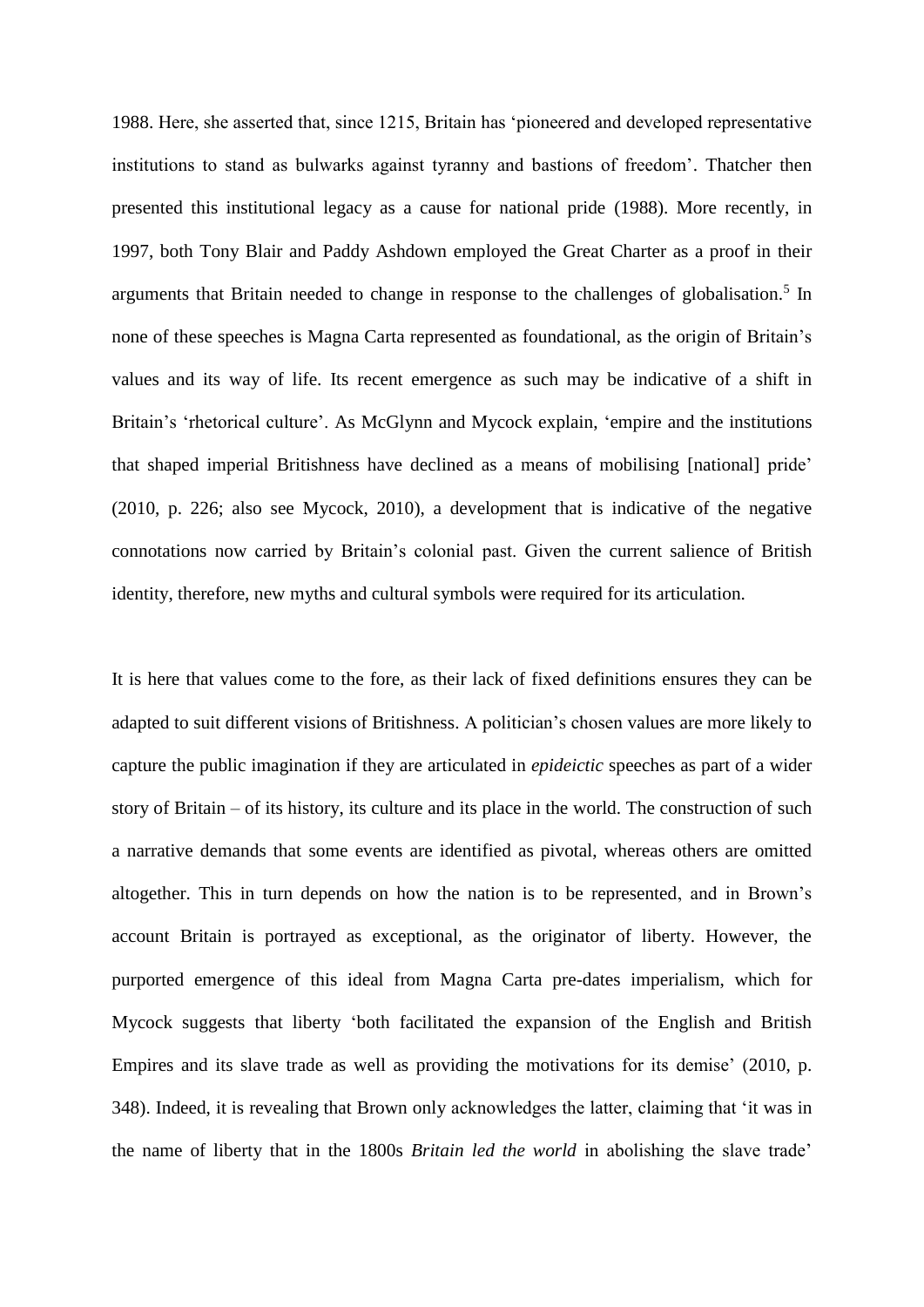(2007a). While this praise for Britain's 'heroism' and leadership is consistent with the requirements of *epideictic* rhetoric, its neglect of the darker aspects of the past is deeply problematic. In Marquand's words, 'we cannot converse honestly about Britishness without coming to terms with the shameful episodes in our history. And a dishonest conversation would do more harm than good' (2007, p. 15).

#### **V. Conclusion**

This article has explored the ways in which Magna Carta is mythologised and articulated in the rhetoric of Britishness. It shows that Brown and Cameron employ the Great Charter as a 'founding myth', which grounds their conceptions of British values and provides a starting point for their narratives of Britain's history and its unique role in the world. Interestingly, both figures treat England as a 'part' that stands for the 'whole', and so offer an unduly narrow vision of Britain as a political community. The article also highlights some important differences between them, notably that Brown assigns priority to values over interests and institutions, whereas Cameron appeals to a broader range of national symbols. In the international arena, meanwhile, Brown emphasises Britain's heroic leadership as a cause for national pride, while Cameron recognises that Britain may sometimes act as a partner as well as a leader. This appears to indicate that Cameron's rhetoric of Britishness is more inclusive and outward-facing than that of Brown, and hence is likely to have wider appeal. However, it is Cameron alone who defines Britain in opposition to the European 'Other'. While this approach reflects his party's deep-seated attachment to the principle of national sovereignty, it risks creating a British identity that is based more on antagonism than on a positive appraisal of Britain itself.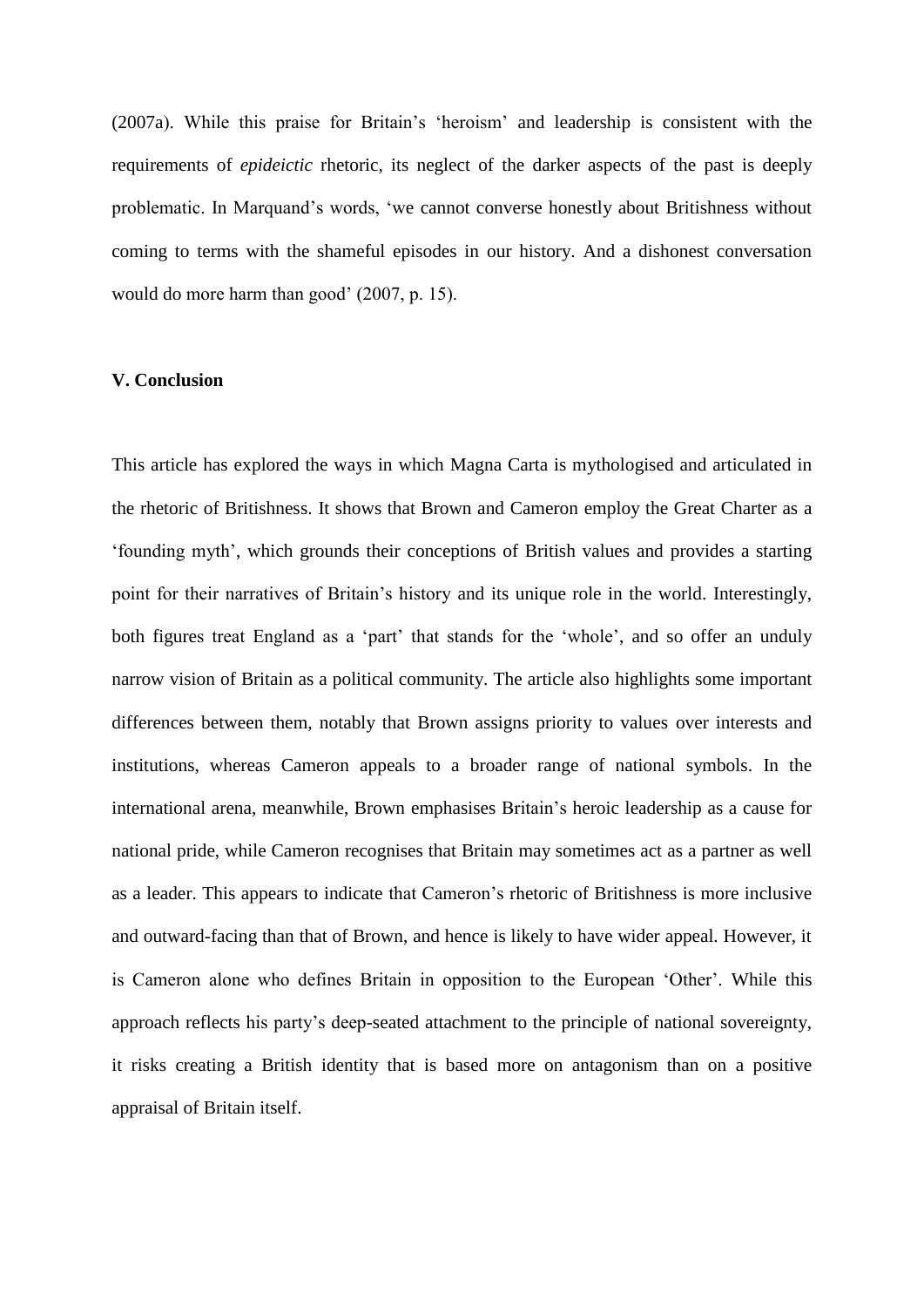The emergence of Britishness as a political concern comes at a time when it is increasingly difficult to appeal to 'the nation' as a unified entity. In a culturally diverse society such as Britain, there is no single common opinion, or *doxa* (Atkins and Finlayson, 2014, p. 1; see also Finlayson, 2014, p. 434), and so politicians must draw on an ever wider range of myths, values, cultural symbols and institutions in articulating their visions of Britishness. After all, an overly restrictive definition of Britishness risks being exclusionary and thus is unlikely to attract widespread support. Equally, political actors who seek to develop a new social myth must ensure sufficient continuity with existing cultural symbols if they are to maintain loyalty, while also recognising the need for flexibility. As Andrew Gamble and Tony Wright put it, Britishness is 'the product and expression of common experience, but of an experience that is forever on the move' (2007, p. 6).

In contemporary arguments about Britishness, the myth of Magna Carta has considerable rhetorical utility. It is untainted by the legacy of imperialism and, as the present article demonstrates, it can be mobilised to support a range of claims and ideological positions. This opens up avenues for further research into the role played by Magna Carta in political speech. Such research might explore the rhetorical functions of this myth in addresses given by figures at the intersection of politics and law – the Attorney General, for instance, or the Secretary of State for Justice. Additionally, scholars might examine the uses of Magna Carta by political figures in the USA, where the Great Charter is venerated as the foundation of the Constitution and the legal system, and so pave the way for comparative research. By virtue of its versatility and symbolic power, it is likely that the myth of Magna Carta will have a continued presence in political rhetoric on both sides of the Atlantic for many years to come.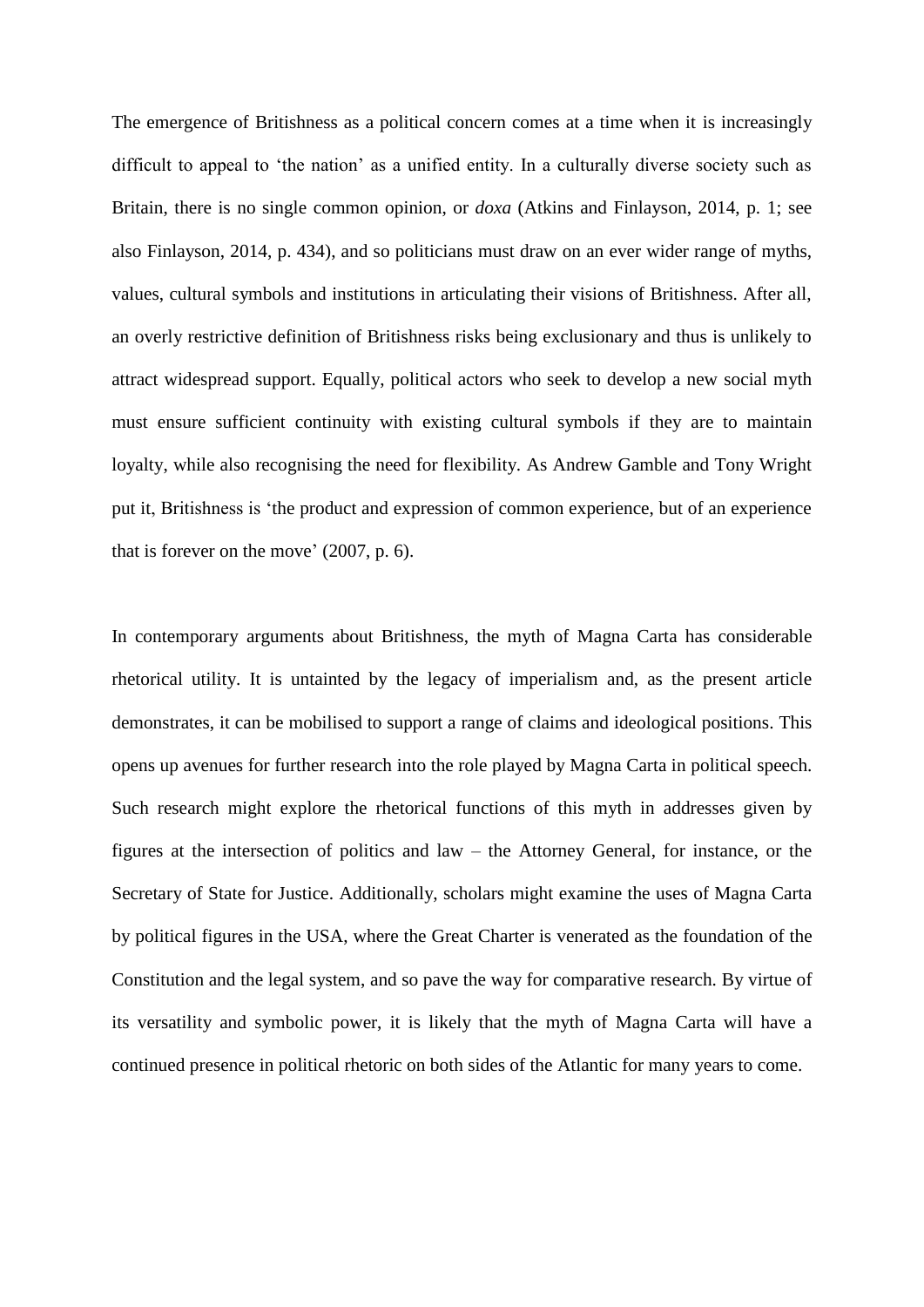#### **References**

Aristotle (2004) *The Art of Rhetoric*, London, Penguin Books Ltd.

Ashdown, P. (1999) 'Speech to the Liberal Democrat Party Conference', accessed at <http://www.britishpoliticalspeech.org/speech-archive.htm?speech=56> on 26 June 2015.

Atkins, J. (2011) *Justifying New Labour Policy*, Basingstoke, Palgrave Macmillan.

Atkins, J. and Finlayson, A. (2014) '"As Shakespeare so Memorably Said…": Quotation, Rhetoric, and the Performance of Politics', *Political Studies*, Advance Access published on 24 September, DOI: 10.1111/1467-9248.12156.

Beasley, V.B. (2011) *You, the People: American National Identity in Presidential Rhetoric*, College Station, Texas A&M University Press.

Blair, T. (1997) 'Speech to the Labour Party Conference', accessed at <http://www.britishpoliticalspeech.org/speech-archive.htm?speech=203> on 25 June 2015.

Brown, G. (2006) 'The Future of Britishness', accessed at <http://www.bopionews.com/britishness.shtml> on 21 May 2015.

Brown, G. (2007a) 'Speech on Liberty', accessed at [http://news.bbc.co.uk/1/hi/uk\\_politics/7062237.stm](http://news.bbc.co.uk/1/hi/uk_politics/7062237.stm) on 20 May 2015.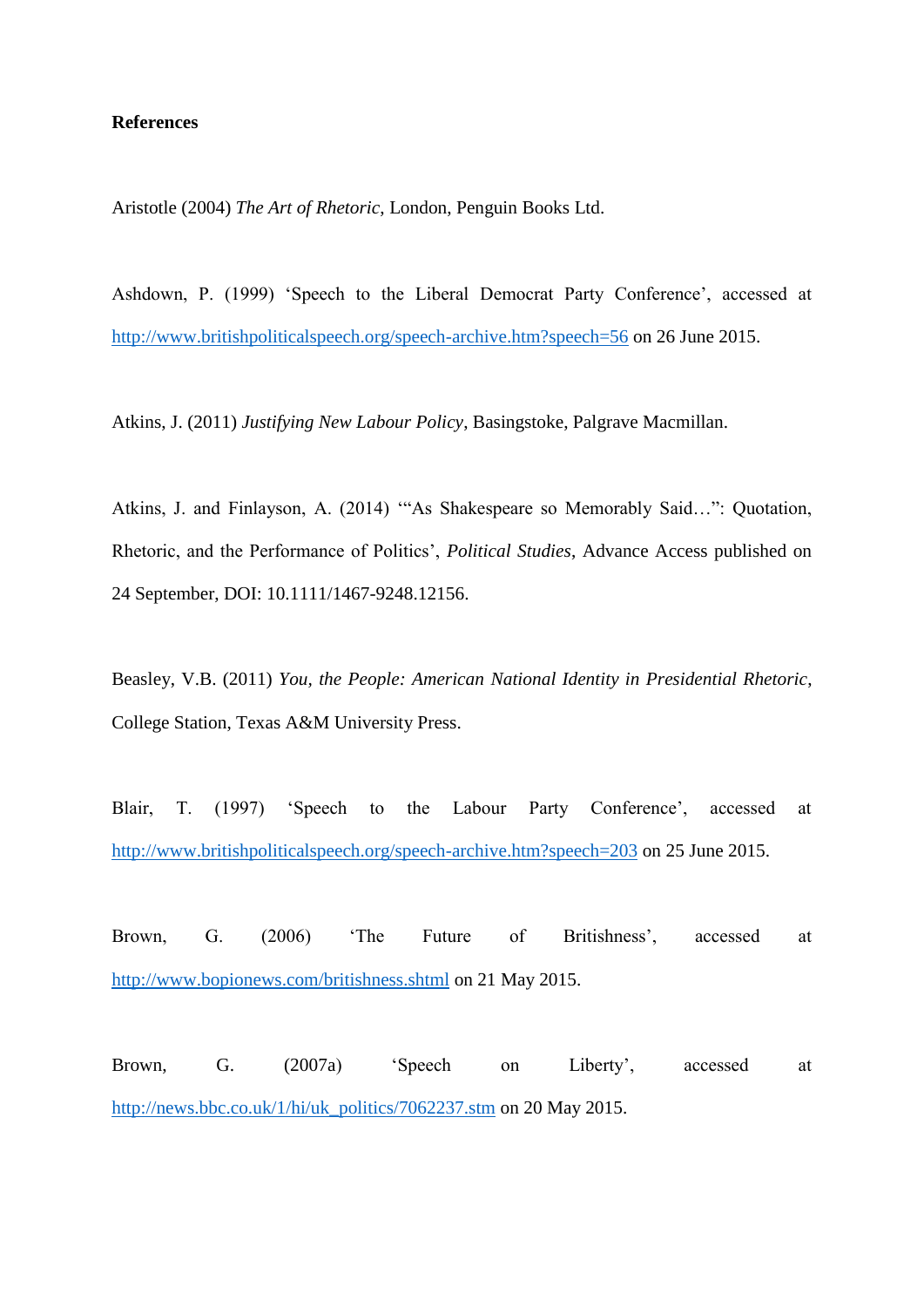Brown, G. (2007b) 'Speech at a seminar on Britishness', accessed at <http://www.britishpoliticalspeech.org/speech-archive.htm?speech=317> on 20 May 2015.

Cameron, D. (2012) 'Speech on the European Court of Human Rights', accessed at <https://www.gov.uk/government/speeches/speech-on-the-european-court-of-human-rights> on 21 May 2015.

Cameron, D. (2014a) 'British values aren't optional, they're vital. That's why I will promote them in EVERY school', *Daily Mail*, 15 June, accessed at [http://www.dailymail.co.uk/debate/article-2658171/DAVID-CAMERON-British-values](http://www.dailymail.co.uk/debate/article-2658171/DAVID-CAMERON-British-values-arent-optional-theyre-vital-Thats-I-promote-EVERY-school-As-row-rages-Trojan-Horse-takeover-classrooms-Prime-Minister-delivers-uncompromising-pledge.html)[arent-optional-theyre-vital-Thats-I-promote-EVERY-school-As-row-rages-Trojan-Horse](http://www.dailymail.co.uk/debate/article-2658171/DAVID-CAMERON-British-values-arent-optional-theyre-vital-Thats-I-promote-EVERY-school-As-row-rages-Trojan-Horse-takeover-classrooms-Prime-Minister-delivers-uncompromising-pledge.html)[takeover-classrooms-Prime-Minister-delivers-uncompromising-pledge.html](http://www.dailymail.co.uk/debate/article-2658171/DAVID-CAMERON-British-values-arent-optional-theyre-vital-Thats-I-promote-EVERY-school-As-row-rages-Trojan-Horse-takeover-classrooms-Prime-Minister-delivers-uncompromising-pledge.html) on 21 May 2015.

Cameron, D. (2014b) 'Speech to the Conservative Party Conference', accessed at <http://www.britishpoliticalspeech.org/speech-archive.htm?speech=356> on 21 May 2015.

Cameron, D. (2015) 'Magna Carta 800<sup>th</sup> Anniversary: PM's Speech', accessed at Available: <https://www.gov.uk/government/speeches/magna-carta-800th-anniversary-pms-speech> on 24 June 2015.

Charteris-Black, J. (2005) *Politicians and Rhetoric: The Persuasive Power of Metaphor*, Basingstoke, Palgrave Macmillan.

Condit, C.M. (1985) 'The Functions of Epideictic: The Boston Massacre Orations as Exemplar', *Communication Quarterly*, **33**, 284-299.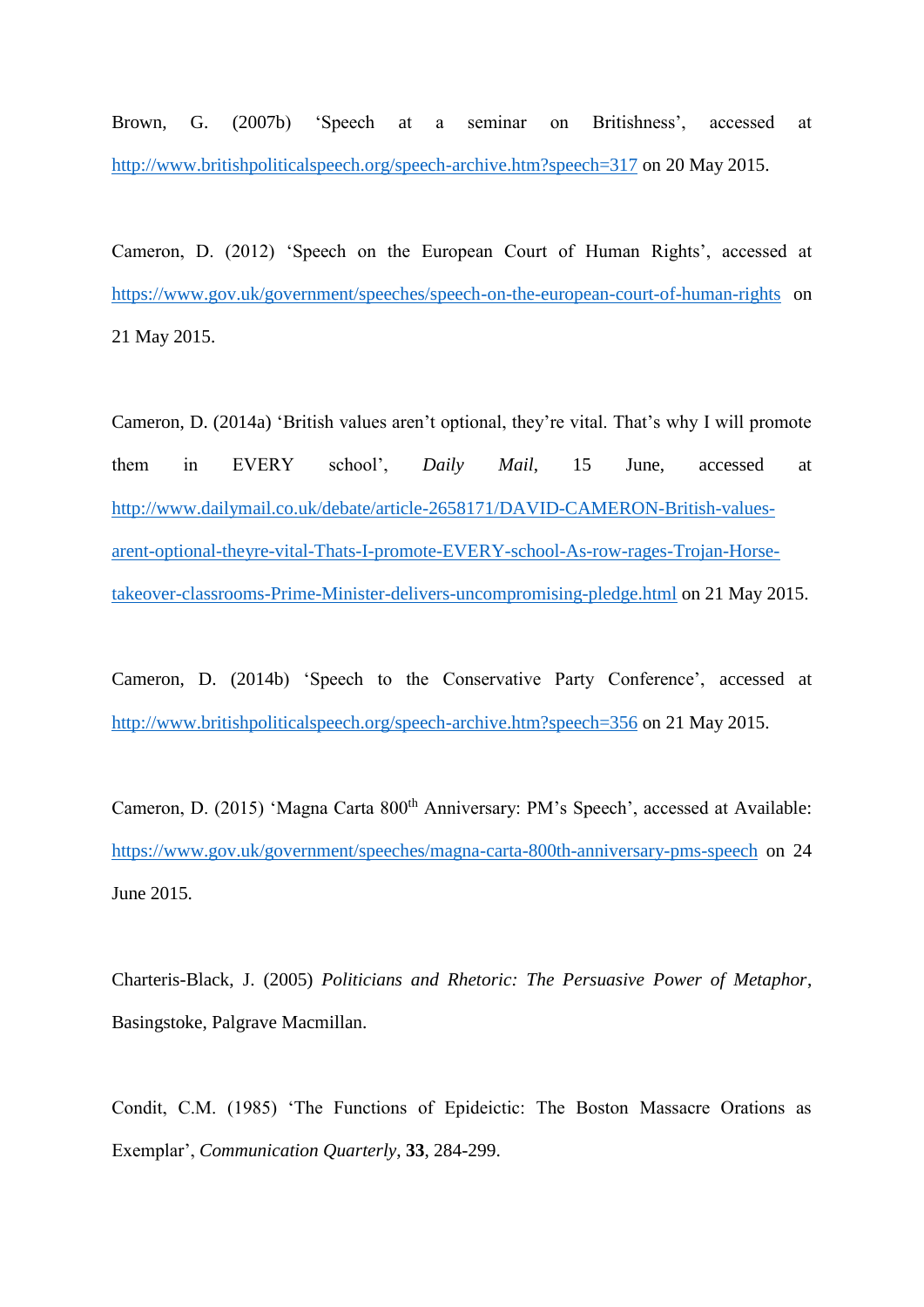Crick, B. (2007) 'Do We Really Need Britannia?', *The Political Quarterly*, **78**, 149-158.

Easton, M. (2013) 'How British is Britain?' accessed at [http://www.bbc.co.uk/news/uk-](http://www.bbc.co.uk/news/uk-24302914)[24302914](http://www.bbc.co.uk/news/uk-24302914) on 23 June 2015.

Edelman, M. (1988) *Constructing the Political Spectacle*, Chicago, The University of Chicago Press Ltd.

Finlayson, A. (2014) 'Proving, Pleasing and Persuading? Rhetoric in Contemporary British Politics', *The Political Quarterly*, **85**, 428-436.

Gamble, A. and Wright, T. (2007) 'Introduction: The Britishness Question', *The Political Quarterly*, **78**, 1-9.

Gifford, C. (2010) 'The UK and the European Union: Dimensions of Sovereignty and the Problem of Eurosceptic Britishness', *Parliamentary Affairs*, **63**, 321-338.

Hassan, G. (2007) 'Don't Mess with the Missionary Man: Brown, Moral Compasses and the Road to Britishness', *The Political Quarterly*, **78**, 86-100.

Hazell, R. (2007) 'Britishness and the Future of the Union', *The Political Quarterly*, **78**, 101- 111.

Jasinski, J. (2001) *Sourcebook on Rhetoric: Key Concepts in Contemporary Rhetorical Studies*, Thousand Oaks, Sage Publications, Inc.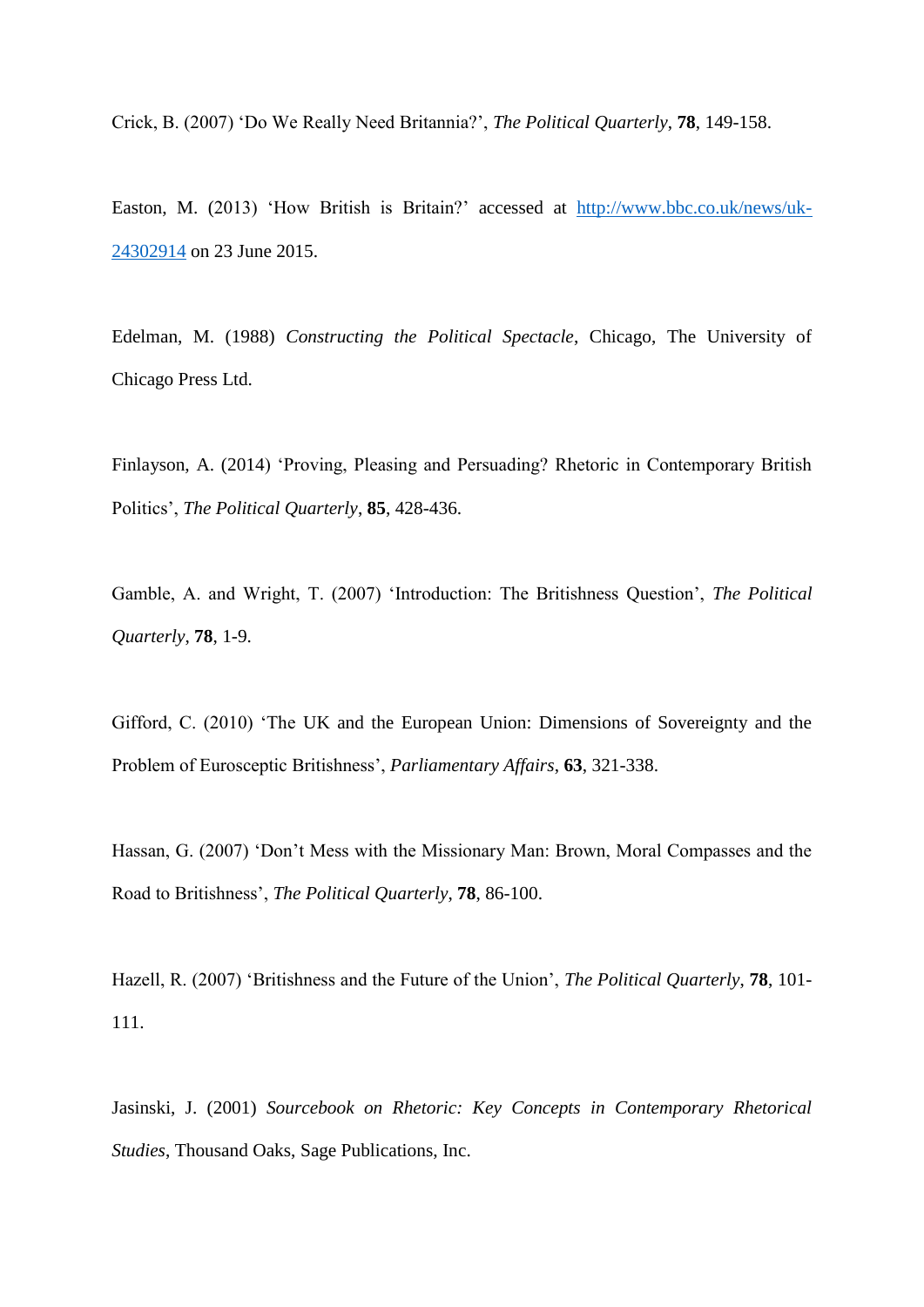Lanham, R.A. (1991) *A Handlist of Rhetorical Terms*, London, University of California Press.

Lee, S. (2006) 'Gordon Brown and the "British Way"', *The Political Quarterly*, **77**, 369-378.

McGee, M.C. (1975) 'In Search of "The People": A Rhetorical Alternative', *The Quarterly Journal of Speech*, **61**, 235-249.

McGlynn, C. and Mycock, A. (2010) 'Parliamentary Affairs: A Special Edition on Britishness', *Parliamentary Affairs*, **63**, 223-228.

Magna Carta 800<sup>th</sup> (2011) 'The Magna Carta: Ideas for All Seasons', accessed at <http://magnacarta800th.com/tag/1215/> on 17 June 2015.

Marquand, D. (2007) '"Bursting with Skeletons": Britishness after Empire', *The Political Quarterly*, **78**, 10-20.

Martin, J. (2015) 'Capturing Desire: Rhetorical Strategies and the Affectivity of Discourse', *British Journal of Politics and International Relations*, Advance Access published on 20 January, DOI: 10.1111/1467-856X.12065.

Mycock, A. (2010) 'British Citizenship and the Legacy of Empires', *Parliamentary Affairs*, **63**, 339-355.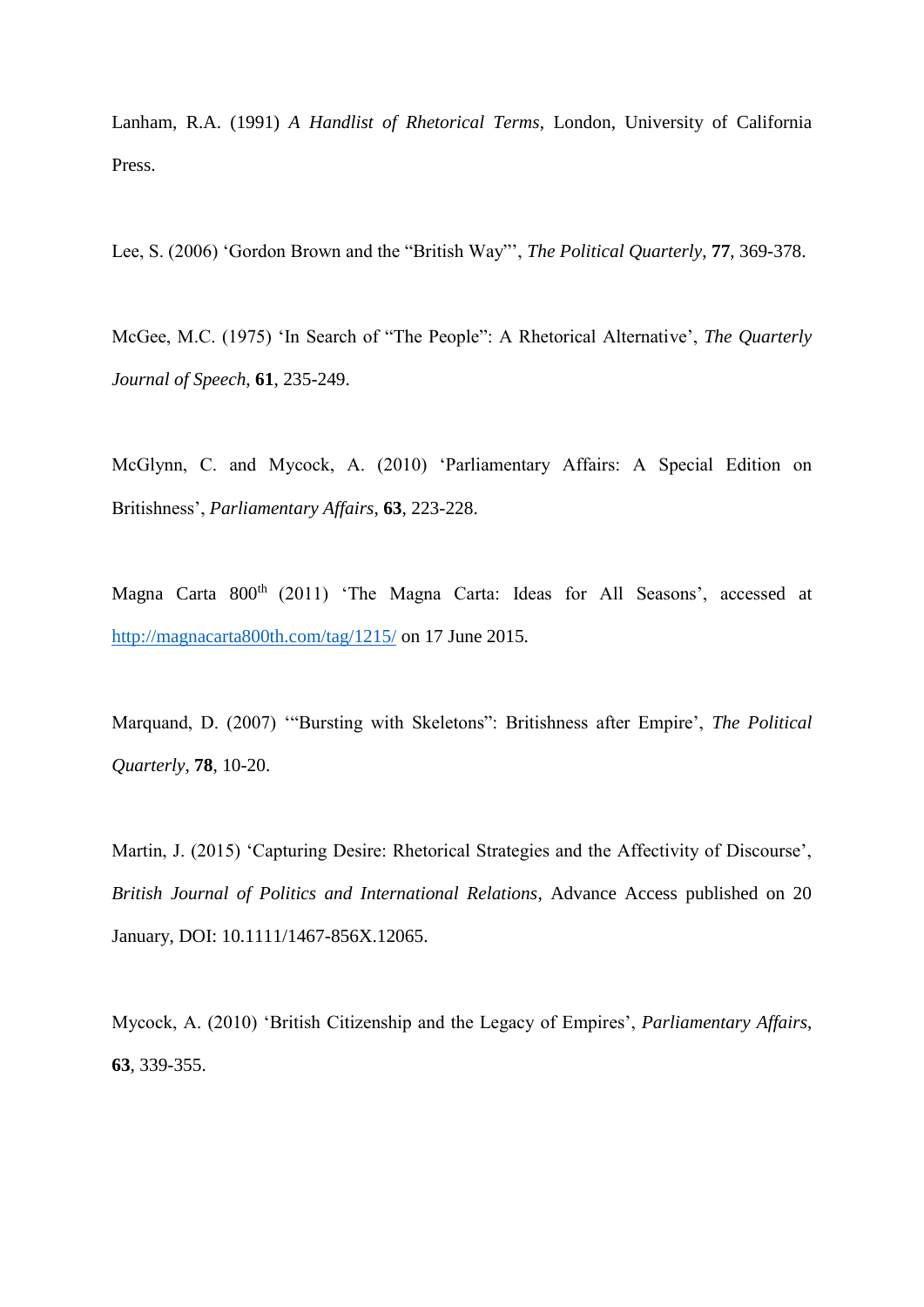Niebuhr, R. (1967) 'The Social Myths in the "Cold War"', *Journal of International Affairs*, **21**, 40-56.

Norman, J. (2015) 'Not so radical', *New Statesman*, 5-11 June, 25-26.

Obama, B. (2004) 'Democratic National Convention Keynote Address', accessed at <http://americanrhetoric.com/speeches/convention2004/barackobama2004dnc.htm> on 1 June 2015.

Perelman, C. and Olbrechts-Tyteca, L. (1969) *The New Rhetoric: A Treatise on Argumentation*, Notre Dame, University of Notre Dame Press.

Probst, L. (2003) 'Founding Myths in Europe and the Role of the Holocaust', *New German Critique*, **90**, 45-58.

Reagan, R. (1983) 'Speech at a Meeting of the National Association of Evangelicals in Orlando, Florida', accessed at<http://www.nationalcenter.org/ReaganEvilEmpire1983.html> on 22 June 2015.

Rocha, E. (2010) *Racism in Novels: A Comparative Study of Brazilian and South African Cultural History*, Cambridge, Cambridge Scholars Publishing.

Thatcher, M. (1988) 'Speech to the College of Europe', accessed at <http://www.margaretthatcher.org/document/107332> on 26 June 2015.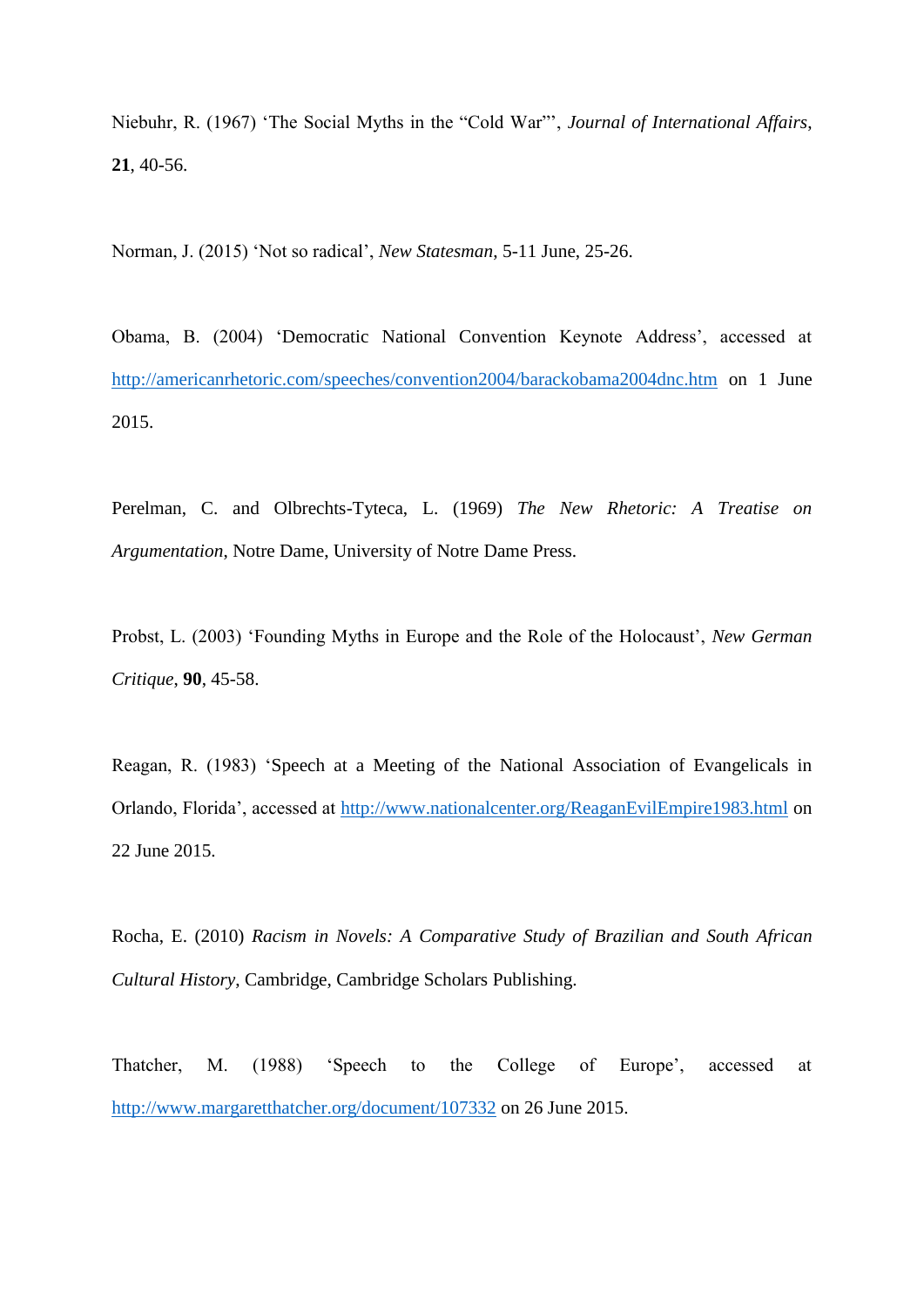Vickers, R. (2004) *The Labour Party and the World, Volume 1: The Evolution of Labour's Foreign Policy 1900-1951*, Manchester, Manchester University Press.

1

<sup>1</sup> Broadly speaking, deliberative rhetoric predominates in parliamentary speech, while forensic rhetoric is primarily employed in a court of law. The respective functions of these forms of rhetoric are argumentative and decision oriented and – crucially – both set two sides against each other. As such, the focus of deliberative and legislative addresses is on division, whereas *epideictic* rhetoric is concerned with identification and unity (Condit, 1985, pp. 288- 89). Given this article's concern with national identity and belonging, an examination of *epideictic* addresses is therefore appropriate.

<sup>2</sup> Following Charteris-Black (2005), and in accordance with the convention in cognitive linguistics, I use upper case to distinguish the underlying conceptual metaphors from 'surface' metaphors. The latter are indicated using italics.

<sup>3</sup> Brown also quotes Alexis de Tocqueville and George Orwell in this speech, as well as the patriotic anthems *Land of Hope and Glory* and *Rule Britannia*. Although he acknowledges that *Rule Britannia* was 'written in England by a Scot' (2007a), it is important to note that both writers were praising 'England', rather than 'Britain'. For further discussion of Brown's misrepresentation and misquotation of English literature, see Lee (2006, p. 377).

<sup>4</sup> The writer referred to here is Alfred Milner, the British colonial administrator who, according to Elaine Rocha, 'strongly believed that English people belonged to a superior race, and that this justified Britain's imperial policy towards Africa, Asia and Middle East' (2010, p. 48). With this in mind, it is not surprising that Brown did not mention Milner by name.

<sup>5</sup> More specifically, Blair used Magna Carta to support his claim that 'The British don't fear change. We are one of the great innovative peoples' (1997), while for Ashdown it provided